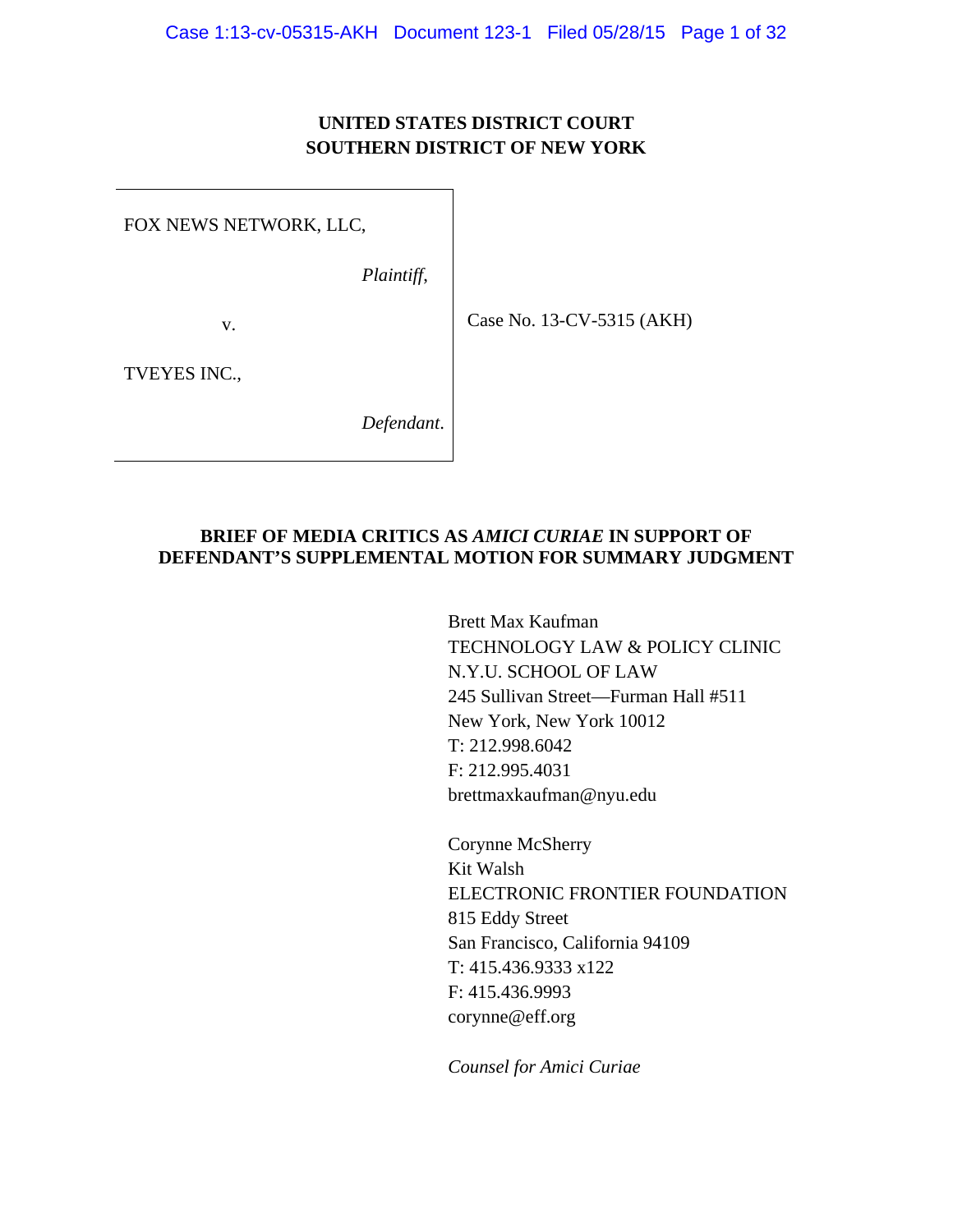# **TABLE OF CONTENTS**

| I.   |           | AS MEDIA CRITICS, AMICI PERFORM AN ESSENTIAL FUNCTION IN                                                                                                                                                             |  |
|------|-----------|----------------------------------------------------------------------------------------------------------------------------------------------------------------------------------------------------------------------|--|
|      | A.        | Media critics have a long history of playing a vital role in supporting                                                                                                                                              |  |
|      | <b>B.</b> | Amici are leading media critics who have made substantial contributions                                                                                                                                              |  |
| II.  |           | MASS DIGITIZATION OF TELEVISION CONTENT ENABLES MEDIA<br>CRITICS TO ENGAGE IN INNOVATIVE ANALYSIS AND COMMENTARY                                                                                                     |  |
|      | A.        | The evolving news-media landscape has made it infeasible for any<br>human media critic to monitor and analyze all television news                                                                                    |  |
|      | <b>B.</b> | In order to produce effective commentary, media critics need digital<br>research tools that enable them to comprehensively and timely analyze                                                                        |  |
|      | $C$ .     | Mass digitization of news media will enable the next generation of<br>media commentary by creating searchable databases of video.  13                                                                                |  |
| III. |           | MEDIA CRITICISM IS A PARADIGMATIC EXAMPLE OF FAIR USE AND<br>ALSO ADVANCES THE PURPOSES OF COPYRIGHT BY PRODUCING                                                                                                    |  |
| IV.  |           | INTERMEDIATE COPYING, INCLUDING MASS DIGITIZATION, FOR<br>THE PURPOSE OF CREATING A SEARCHABLE DATABASE THAT                                                                                                         |  |
|      | A.        | Mass digitization of television news content is transformative in purpose<br>because it provides media critics with research tools needed to create<br>new meaning and new commentary from copyrighted news media 17 |  |
|      | <b>B.</b> |                                                                                                                                                                                                                      |  |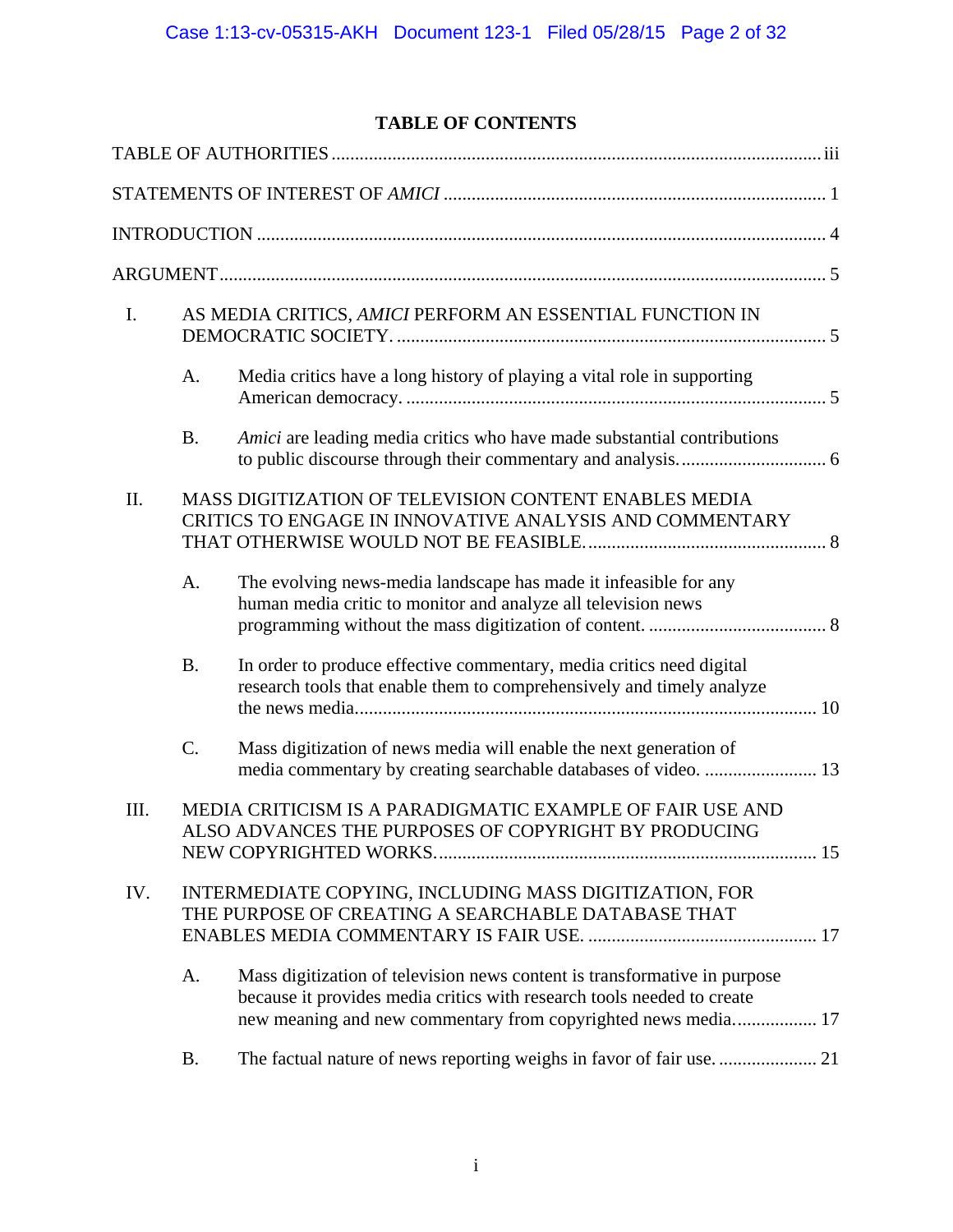| $\mathbf{C}$ . | Mass digitization of news media must be comprehensive in order to<br>fulfill its transformative purpose of enabling new forms of research          | 22 |
|----------------|----------------------------------------------------------------------------------------------------------------------------------------------------|----|
| D.             | The mass digitization of television programs for the purpose of creating<br>a searchable database does not create a cognizable market harm and the |    |
|                |                                                                                                                                                    |    |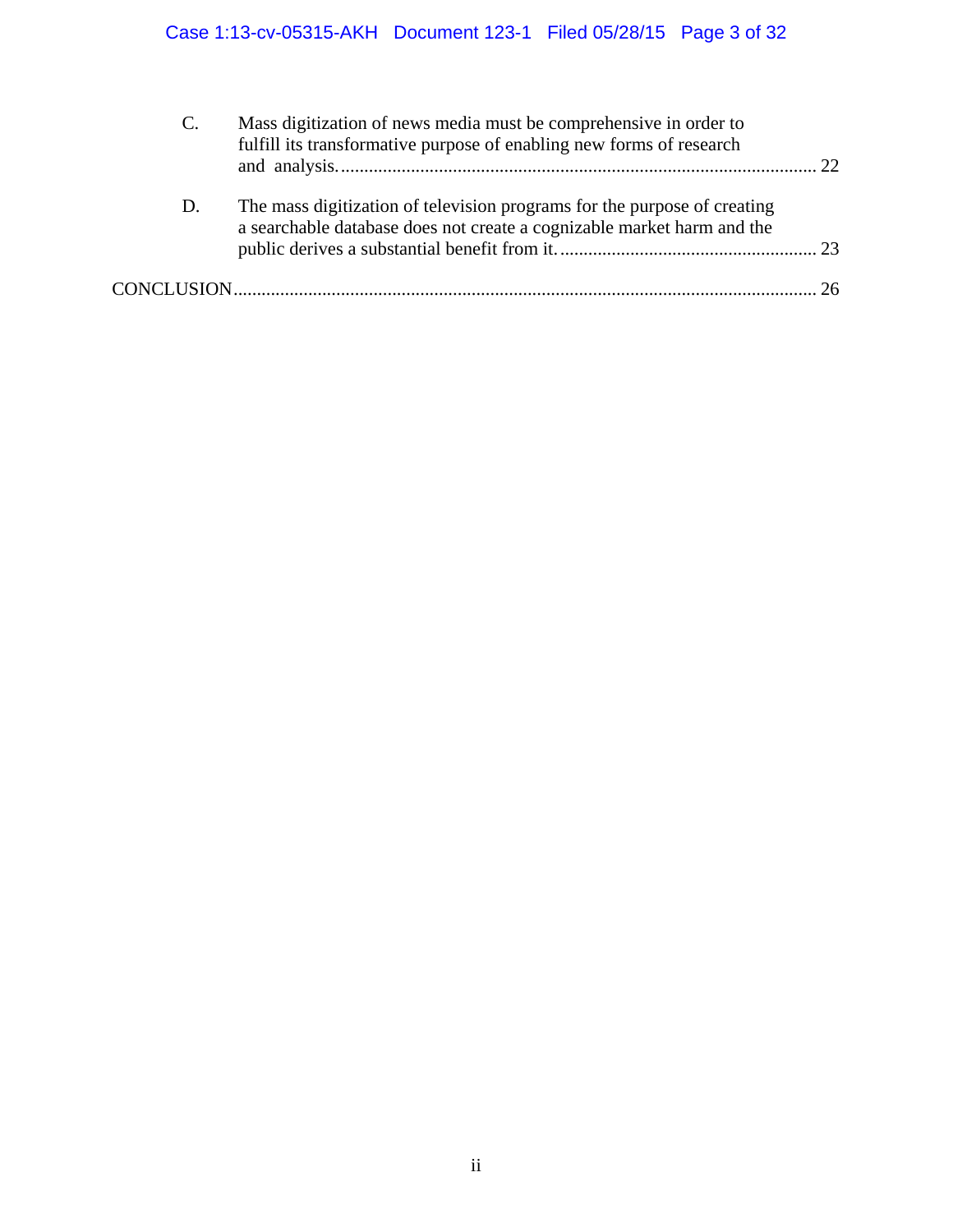## **TABLE OF AUTHORITIES**

## **Cases**

| Authors Guild, Inc. v. Google, Inc., 954 F. Supp. 2d 282 (S.D.N.Y. 2013) 13, 17, 20     |
|-----------------------------------------------------------------------------------------|
|                                                                                         |
| Barclays Capital, Inc. v. Theflyonthewall.com, Inc., 650 F.3d 876 (2d Cir. 2011) 21, 22 |
| Bill Graham Archives v. Dorling Kindersley Ltd., 448 F.3d 605 (2d Cir. 2006)  24        |
|                                                                                         |
|                                                                                         |
| Castle Rock Entm't, Inc. v. Carol Publ'g Grp., Inc., 150 F.3d 132 (2d Cir. 1998) 23     |
|                                                                                         |
|                                                                                         |
|                                                                                         |
| Fox News Network, LLC v. TVEyes, Inc., 43 F. Supp. 3d 379 (S.D.N.Y. 2014) 11            |
|                                                                                         |
|                                                                                         |
|                                                                                         |
|                                                                                         |
|                                                                                         |
|                                                                                         |
| Sony Computer Entm't, Inc. v. Connectix Corp., 203 F.3d 596 (9th Cir. 2000)  18         |
| Swatch Grp. Mgmt. Servs. Ltd. v. Bloomberg LP, 756 F.3d 73 (2d Cir. 2014) 21            |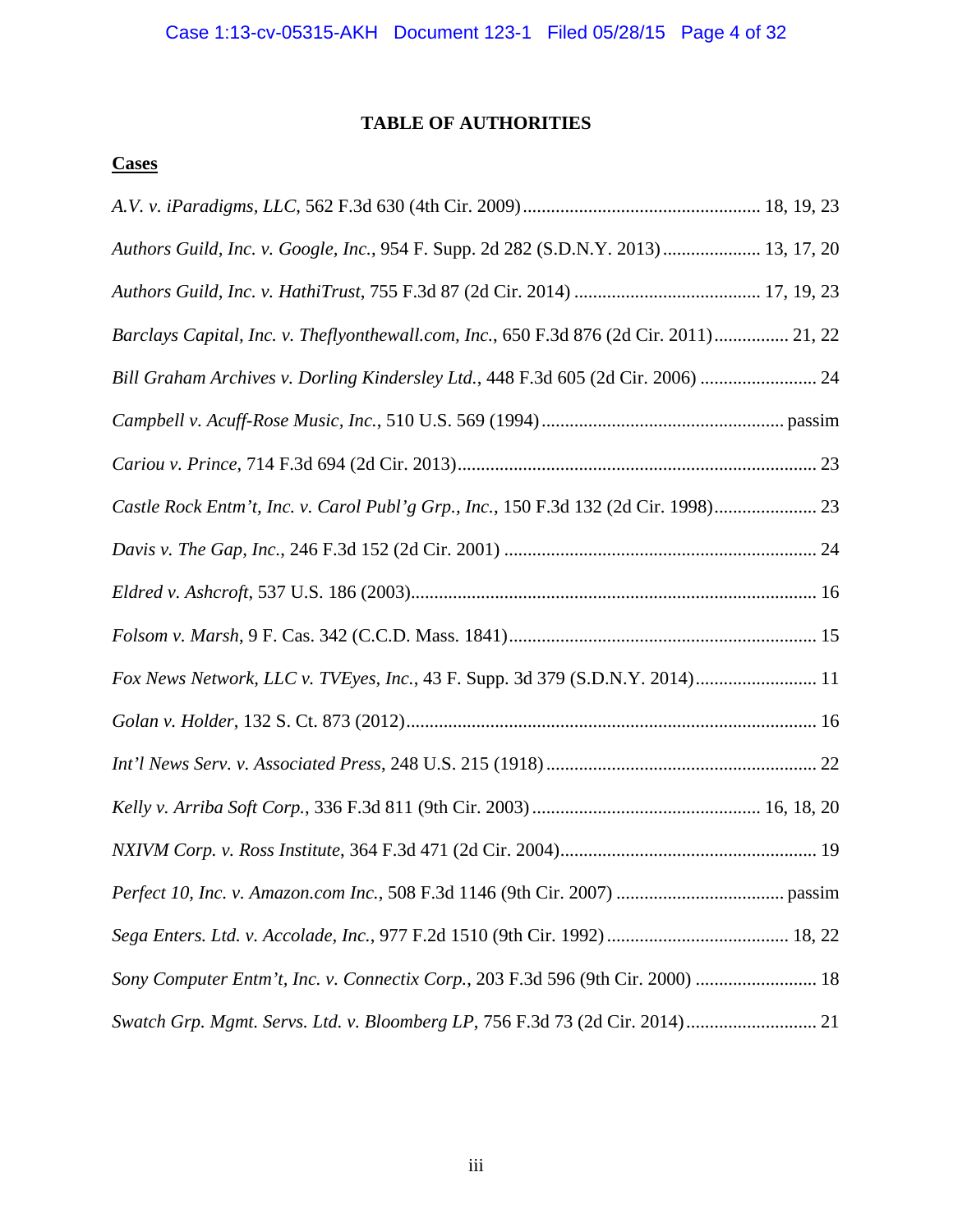# **Statutes**

|--|

# **Other Authorities**

| A.O. Scott, Spin Zones, Flag Waving and Shouting to Catch a Fox, N.Y. Times,                                                                                                   |
|--------------------------------------------------------------------------------------------------------------------------------------------------------------------------------|
| Adam Johnson, Colombian Report on US Military's Child Rapes Not Newsworthy to US News                                                                                          |
| Books Briefly Noted: What Liberal Media? by Eric Alterman, New Yorker, Mar. 3, 2003 6                                                                                          |
|                                                                                                                                                                                |
| Br. of Digital Humanities and Law Scholars as Amici Curiae in Supp. of Defs.-Appellees,<br>Authors Guild v. Google, Inc., No. 13-4829 (2d Cir. July 10, 2014), ECF No. 149  14 |
|                                                                                                                                                                                |
|                                                                                                                                                                                |
| Brian Stelter, Released on Web, a Film Stays Fresh, N.Y. Times, Mar. 22, 2009 7, 12                                                                                            |
|                                                                                                                                                                                |
|                                                                                                                                                                                |
|                                                                                                                                                                                |
| Eric Alterman, Inequality and One City: Bill de Blasio and the New York Experiment,                                                                                            |
|                                                                                                                                                                                |
| Everette E. Dennis, Internal Examination: Self-Regulation and the American Media,                                                                                              |
|                                                                                                                                                                                |
|                                                                                                                                                                                |
|                                                                                                                                                                                |
| Press Release, Fox News Channel, Fox News Channel Statement on                                                                                                                 |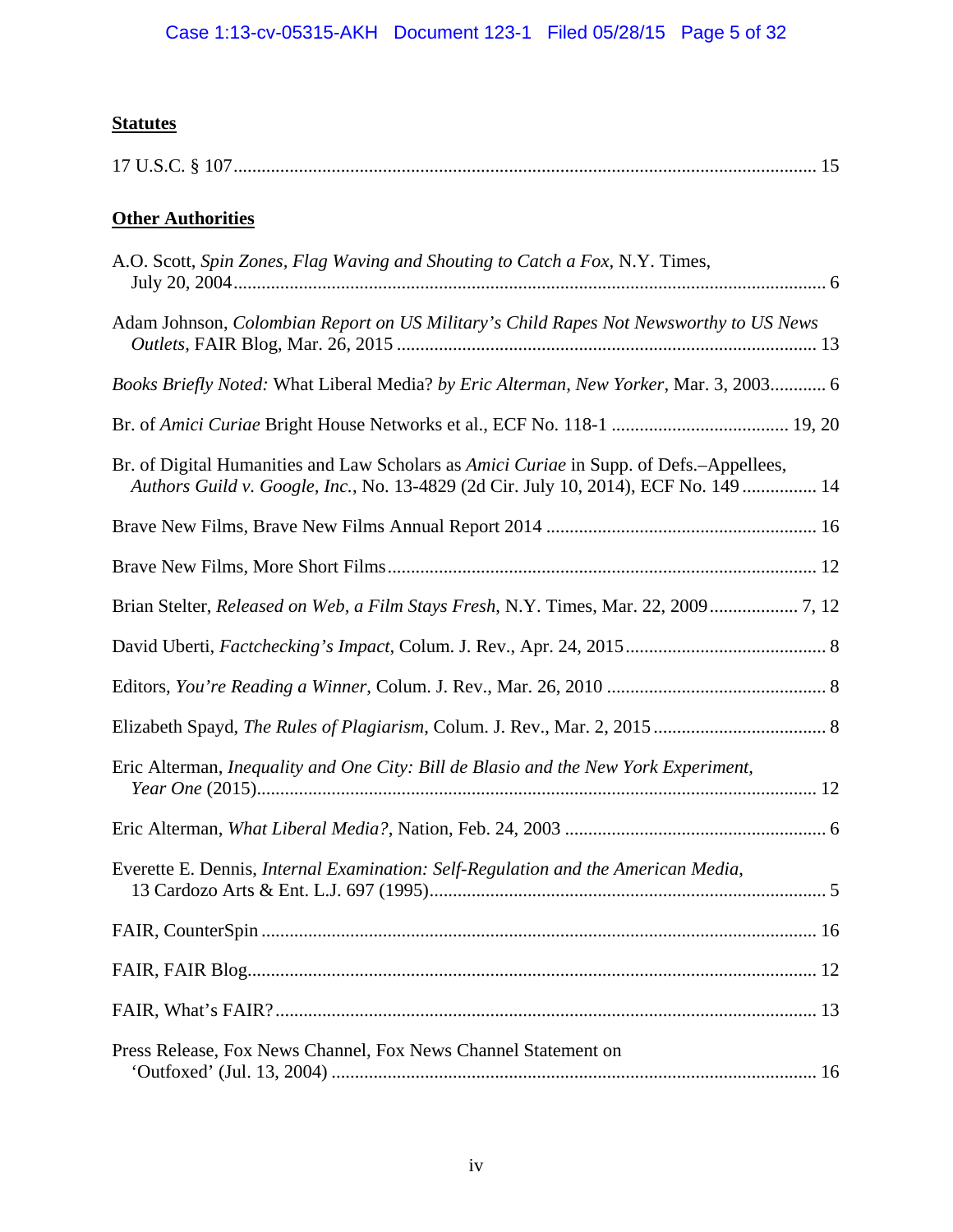# Case 1:13-cv-05315-AKH Document 123-1 Filed 05/28/15 Page 6 of 32

| Jeremy W. Peters, Enemies and Allies for 'Friends', N.Y. Times, June 20, 2012 10               |
|------------------------------------------------------------------------------------------------|
|                                                                                                |
| Letter from James Madison to W.T. Barry (Aug. 4, 1822), in 9 Writings of James                 |
| Michael Barbaro, A New Weapon for Wal-Mart: A War Room, N.Y. Times, Nov. 1, 2005 7             |
| Monica Anderson & Andrea Caumont, How Social Media is Reshaping News, Pew Res.                 |
|                                                                                                |
| Pierre N. Leval, Toward a Fair Use Standard, 103 Harv. L. Rev. 1105 (1990) 17                  |
|                                                                                                |
| Robert Greenwald, Outfoxing the Fox-Looking Back 10 Years Later, Huffington Post,              |
| Sheila Coronel, Steve Coll & Derek Kravitz, Rolling Stone's Investigation: 'A Failure that Was |
| Tom Goldstein, Killing the Messenger: 100 Years of Media Criticism (2007) 5                    |
| W. Lance Bennett, Regina G. Lawrence & Steven Livingston, When the Press Fails: Political      |
| Wrong About Iraq, Wrong About Iran (Brave New Films 2015),                                     |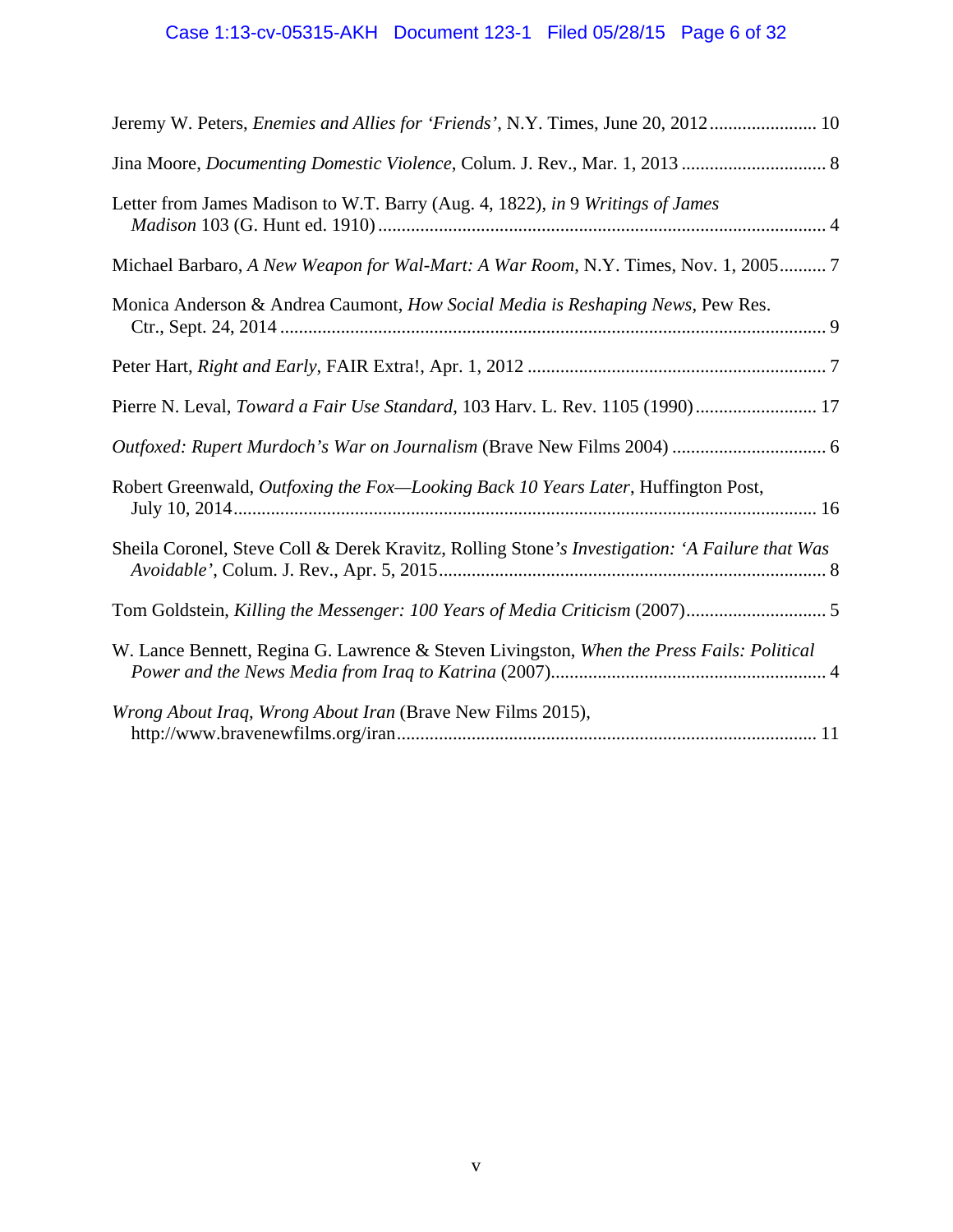## **STATEMENTS OF INTEREST OF** *AMICI***<sup>1</sup>**

*Amici* are media critics with decades of experience analyzing the news media and publishing commentary addressing issues of pivotal importance to democracy and society including law, money and politics, war and propaganda, freedom of speech, targeted killing, racial bias, police brutality, and economic inequality, among many others. Throughout their decades of work, *amici* have consistently relied on fair use. They have an interest in this case because of its potential impact on their ability to monitor and conduct research on the news media in a rapidly changing media landscape. *Amici* have personal and professional stakes in ensuring that the tools necessary to conduct meaningful analysis and commentary of the modern news media remain protected by fair use.

**Eric Alterman** is a Distinguished Professor of English and Journalism, Brooklyn College, City University of New York ("CUNY"), and a Professor of Journalism at the CUNY Graduate School of Journalism. He is also "The Liberal Media" columnist for *The Nation*, a senior fellow at the Center for American Progress in Washington, D.C., and at the Nation Institute and the World Policy Institute in New York. Alterman is a former columnist for *The Daily Beast*, *The Forward*, *Moment*, *Rolling Stone*, and *Mother Jones*. He is the author of ten books, including the national bestseller *What Liberal Media? The Truth About Bias and the News*. He won the George Orwell Award for Distinguished Contribution to Honesty and Clarity in Public Language for his first book, *Sound & Fury: The Making of the Punditocracy* (1992), and he won the Mirror Award for Best Commentary in Digital Media, given by Syracuse University's Newhouse School, in 2011.

 $\overline{a}$ 

<sup>&</sup>lt;sup>1</sup> *Amici* wish to thank former N.Y.U. Technology Law & Policy Clinic students—and now N.Y.U. School of Law graduates—Rafael Reyneri and Philip Cernera for their invaluable contributions to this brief.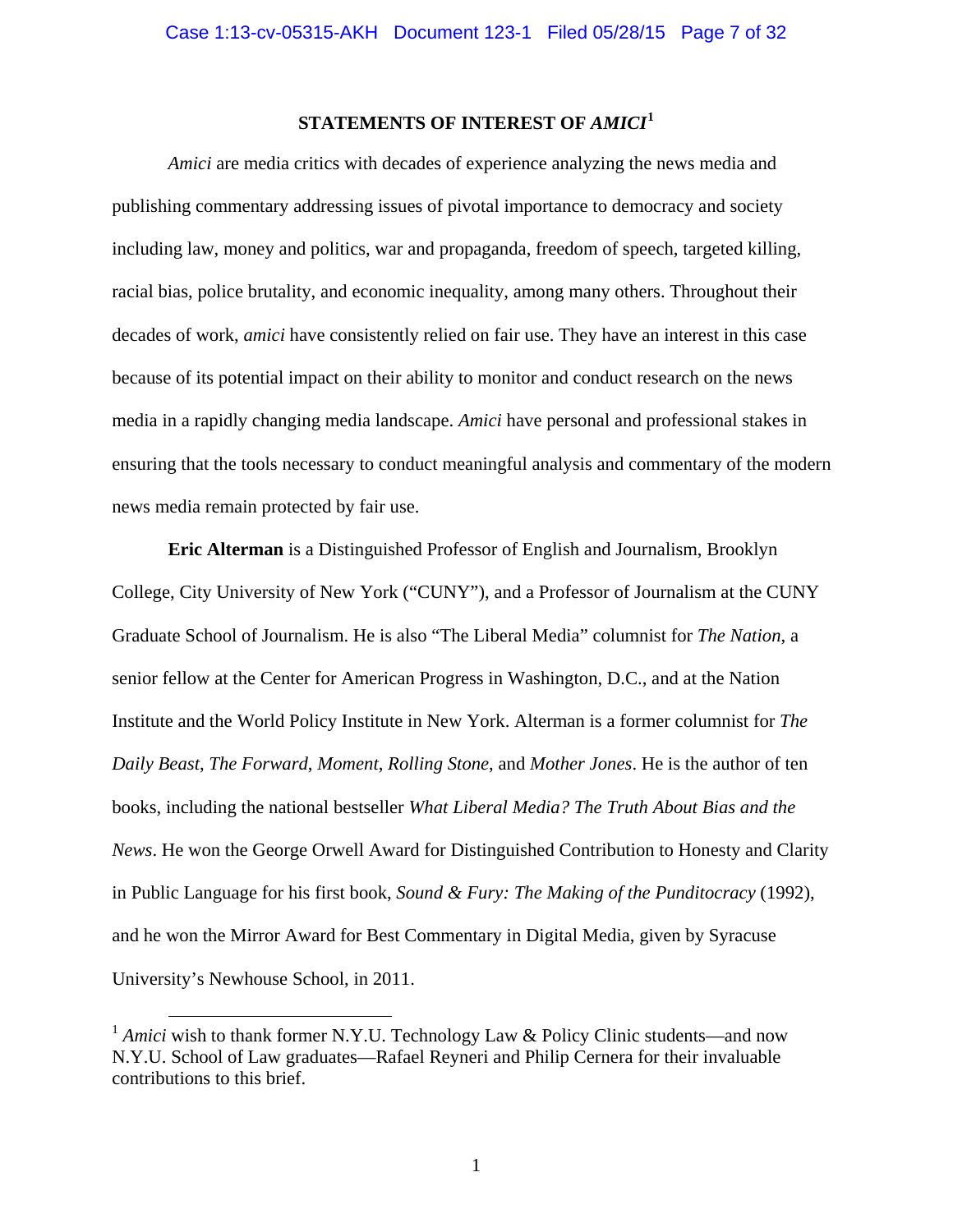#### Case 1:13-cv-05315-AKH Document 123-1 Filed 05/28/15 Page 8 of 32

**Brave New Films** is a media company established by filmmaker Robert Greenwald that produces progressive feature-length documentaries and investigative videos to educate, influence, and empower viewers to take action around prominent public-policy issues. Using cutting-edge Internet-video campaigns, Brave New Films informs the public, challenges mainstream narratives found in corporate media, and motivates people to take action on social issues nationwide. The organization recently launched Brave New Educators, which provides free films and educational resources to teachers and uses documentaries, blogs, and social media to start a dialogue with students and professors across college and high-school campuses.

**Fairness and Accuracy in Reporting ("FAIR")** is a national media-watch group that has been producing well-documented criticism of media bias and censorship since 1986. FAIR works to invigorate the First Amendment by advocating for greater diversity in the press and by scrutinizing media practices that marginalize public-interest, minority, and dissenting viewpoints. FAIR works to expose neglected news stories and to defend working journalists when they are muzzled. FAIR works with both activists and journalists, and it maintains a regular dialogue with reporters at news outlets across the country, providing constructive critiques and applauding exceptional, hard-hitting journalism. FAIR publishes *Extra!*, a monthly newsletter featuring analysis of current media bias, censorship, and effects of media consolidation, and it produces the weekly radio program CounterSpin, which broadcasts nationally on more than 130 radio stations.

**Victor Navasky** has served as editor, publisher, and now publisher emeritus of *The Nation*, which he joined in 1978. He is also the George Delacorte Professor of Magazine Journalism at the Columbia University's Graduate School of Journalism, where he directs the Delacorte Center of Magazines and chairs the *Columbia Journalism Review*. Before joining *The*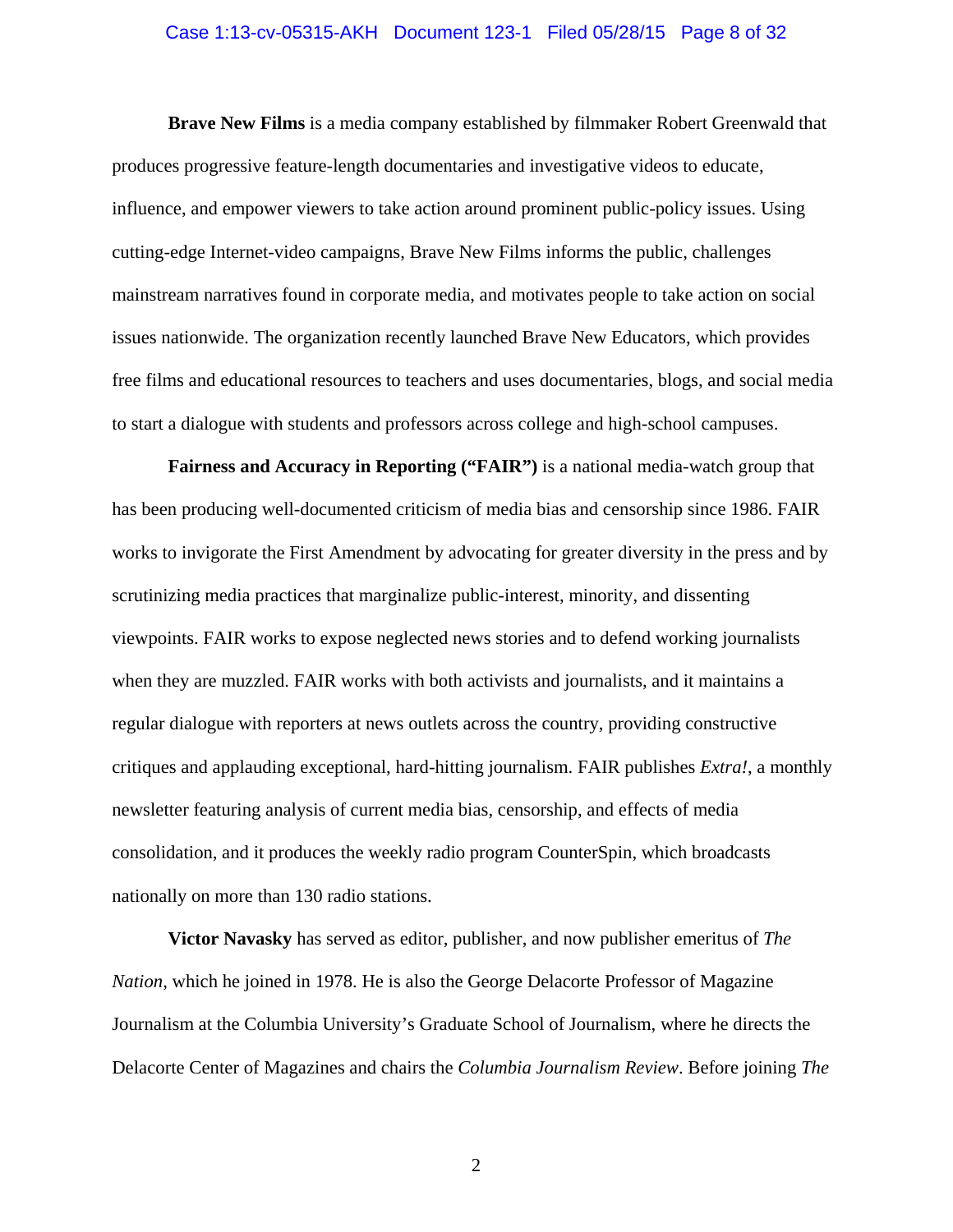## Case 1:13-cv-05315-AKH Document 123-1 Filed 05/28/15 Page 9 of 32

*Nation*, he served as an editor at *The New York Times Magazine* and wrote a monthly column about the publishing business for the *Times* Book Review. He has written several books and has been awarded the National Book Award, the George Polk Book Award, and the Ann M. Sperber Prize. Mr. Navasky is a member of the American Academy of Arts and Sciences.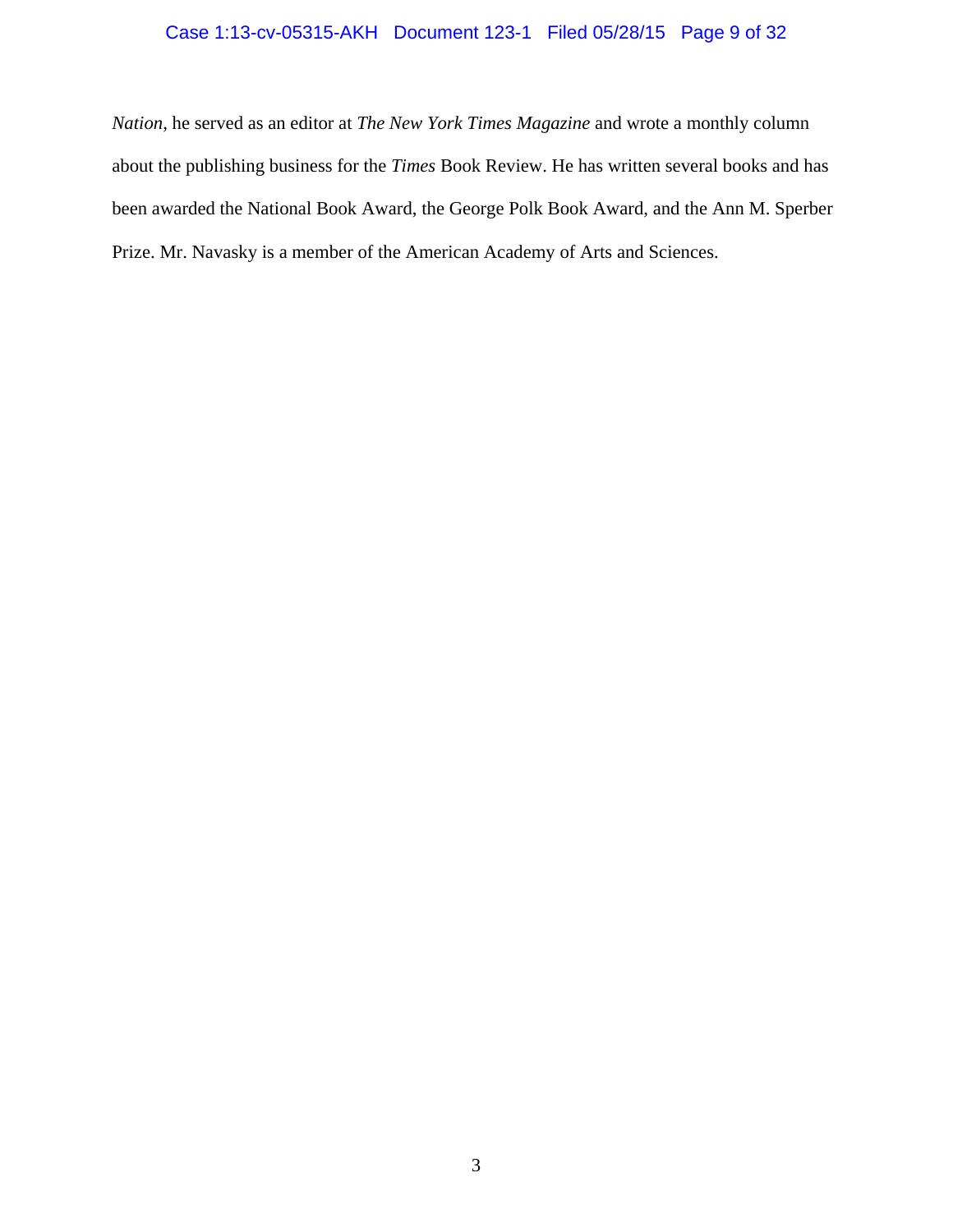#### **INTRODUCTION**

It is axiomatic that a free press, by providing a public check on government institutions and actors, is a fundamental pillar of a well-functioning democracy. *See, e.g.*, Letter from James Madison to W.T. Barry (Aug. 4, 1822), *in* 9 *Writings of James Madison* 103 (G. Hunt ed. 1910) ("A popular Government, without popular information, or the means of acquiring it, is but a Prologue to a Farce or a Tragedy; or, perhaps both."). But a truly free press must also check itself, holding itself accountable for its biases and mistakes through robust media commentary and scholarship. *See, e.g.*, W. Lance Bennett, Regina G. Lawrence & Steven Livingston, *When the Press Fails: Political Power and the News Media from Iraq to Katrina* at x (2007) ("A free and independent press is generally considered essential for democracy, both to raise timely questions about debatable government policies and to report challenges to those policies when they fail. . . . Perhaps most important, an independent press may spare people from learning too late that they have been deceived or misled, not just by their leaders, but by the press itself . . . ."). *Amici* are leading media critics with decades of experience in the field that are experimenting with new forms of commentary in a rapidly evolving news-media landscape. However, the continued existence of the art form practiced by *amici* and others—and their contributions to American democracy—depends on the judicial recognition that, despite these changes, their work and their tools are found at the core of the fair use exception to copyright law.

Media research and analysis are canonical examples of fair use activities that are in the public interest, and they further the purposes of copyright by producing new original works of immense social value. However, the vast increases in news-media content over the past decade across an ever-expanding lineup of broadcast and cable television outlets, in addition to the Internet—have made it increasingly difficult for media critics to comprehensively monitor and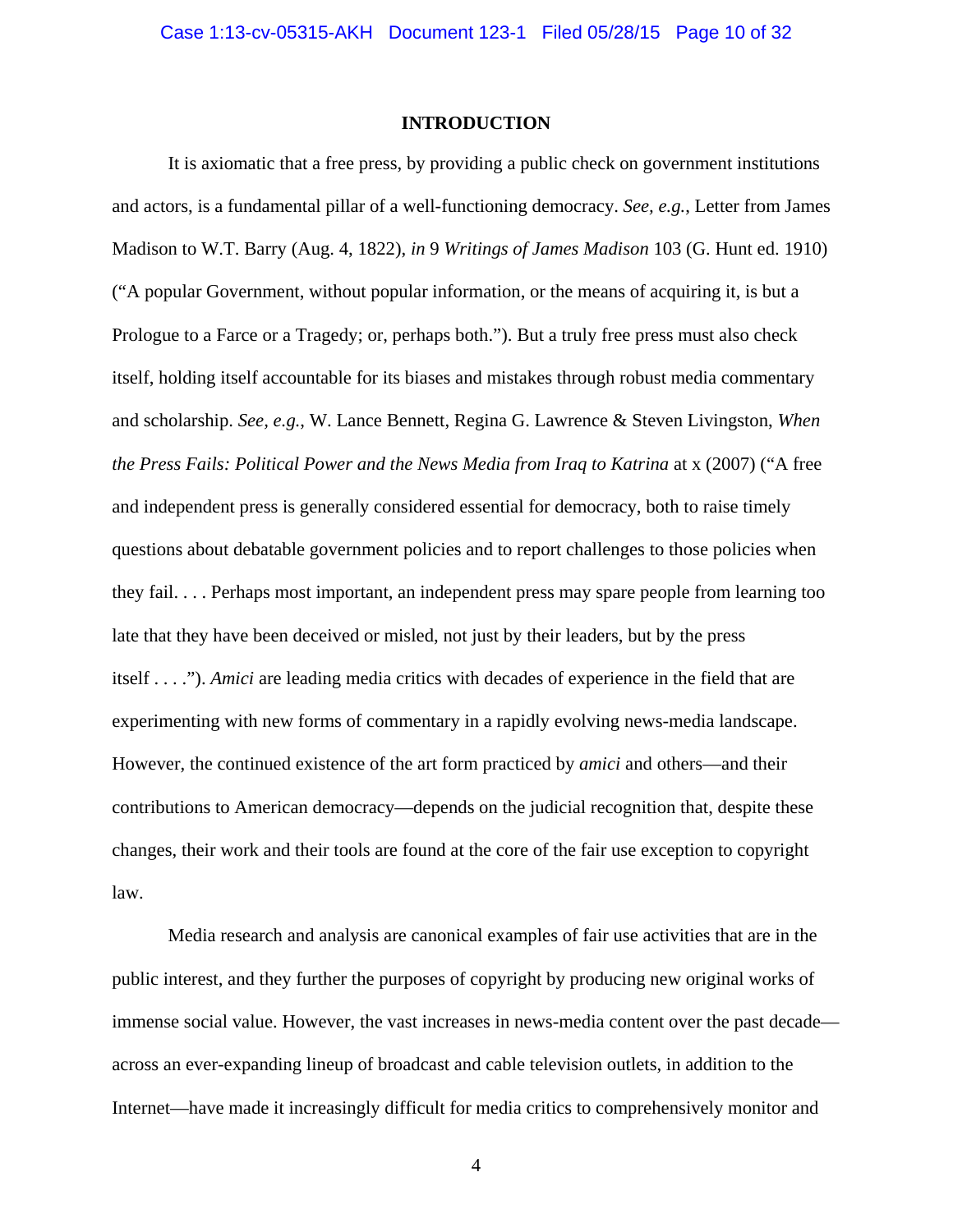#### Case 1:13-cv-05315-AKH Document 123-1 Filed 05/28/15 Page 11 of 32

analyze the news. In today's world, media critics require access to advanced and sophisticated technological tools—like the searchable databases of video clips at issue in this case—that can only be created through the mass digitization of television news programs. Intermediate copies of content created by mass digitization are transformative, and therefore protected by fair use, because they have a fundamentally different purpose than the original works—to enable users like *amici* to effectively and timely research and analyze the news media. Any other conclusion seriously imperils the work of media critics at the dawn of an era in which media criticism has never been more important.

Because of their interest in ensuring that the research tools necessary to their work remain protected by fair use, *amici* support Defendant's supplemental motion for summary judgment.

#### **ARGUMENT**

## **I. AS MEDIA CRITICS,** *AMICI* **PERFORM AN ESSENTIAL FUNCTION IN DEMOCRATIC SOCIETY.**

## **A. Media critics have a long history of playing a vital role in supporting American democracy.**

Media critics play a vital public role by serving as a check on the outlets from which Americans receive news information. *See* Everette E. Dennis, *Internal Examination: Self-Regulation and the American Media*, 13 Cardozo Arts & Ent. L.J. 697, 701 (1995) ("[M]edia [criticism] affords the public a view of media decision making and operations in a critical context."). They do this in a number of ways—for example, by exposing factual errors in reporting, revealing patterns of bias, and analyzing the relative media attention being dedicated to different issues. *See* Tom Goldstein, *Killing the Messenger: 100 Years of Media Criticism* at x (2007) ("[C]ritics offer[] different perspectives on many of the issues that bedevil the press today—how the concentration of media ownership affects access to the public, how the media inadequately police and explain themselves, . . . how bias in reportage may be unavoidable, and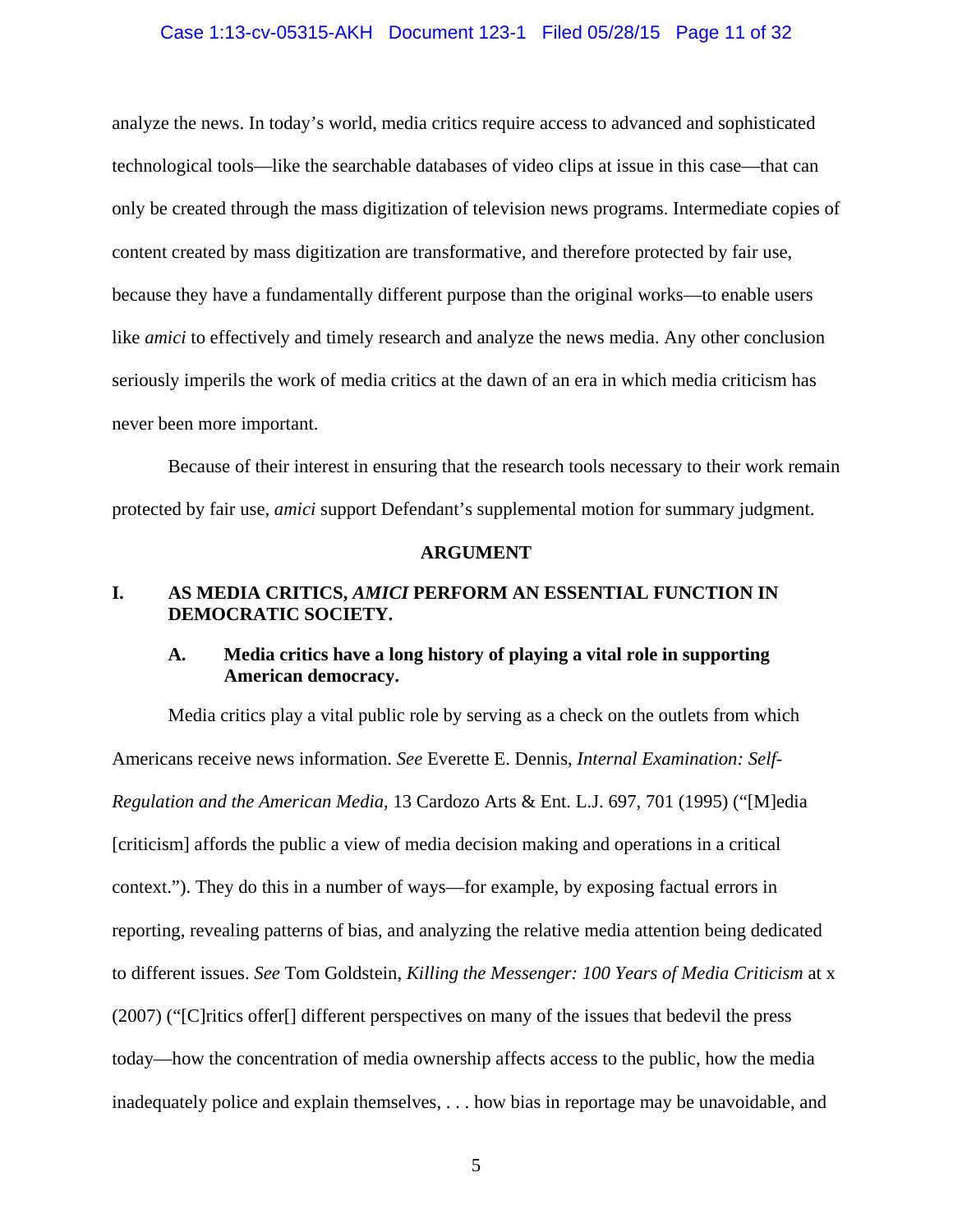#### Case 1:13-cv-05315-AKH Document 123-1 Filed 05/28/15 Page 12 of 32

how the press sensationalizes [but also] censors itself . . . ."). Original works of media criticism combine research and analysis and take many forms, ranging from newspaper columns and blog posts to documentaries and books.

## **B.** *Amici* **are leading media critics who have made substantial contributions to public discourse through their commentary and analysis.**

*Amici* are some of the leading media critics in this country. Their work runs the gamut from traditional print commentary to innovative "quick-strike" videos aimed at mobilizing citizen awareness around an issue. *Amici*'s work continues to impact contemporary policy debates, and it makes plain the essential role that media criticism plays in American democracy.

For example, *amicus* Eric Alterman's *What Liberal Media?* debunked the commonly heard claim that the media has a liberal bias. Through the "meticulous" use of documented sources and evidence, *Books Briefly Noted:* What Liberal Media? *by Eric Alterman*, *New Yorker*, Mar. 3, 2003, http://nyr.kr/1FedkTn, Alterman demonstrated that the idea was baseless conservatives were well represented in print and were, in fact, overrepresented on television. Alterman argued that the "liberal bias" trope continued to survive as a "useful myth" for the political right because its unsubstantiated claims were hard to systematically disprove. Eric Alterman, *What Liberal Media?*, Nation, Feb. 24, 2003,

http://www.thenation.com/print/article/what-liberal-media (online article excerpting the book).

Meanwhile, *amicus* Brave New Films uses documentary filmmaking and an innovative digital-distribution model to produce media commentary that inspires civic participation. For example, Brave New Films produced a full-length documentary that uncovered Fox News' endemic bias in its programming. *See Outfoxed: Rupert Murdoch's War on Journalism* (Brave New Films 2004), http://www.bravenewfilms.org/outfoxed; *see also* A.O. Scott, *Spin Zones, Flag Waving and Shouting to Catch a Fox*, N.Y. Times, July 20, 2004, http://nyti.ms/1FegfLT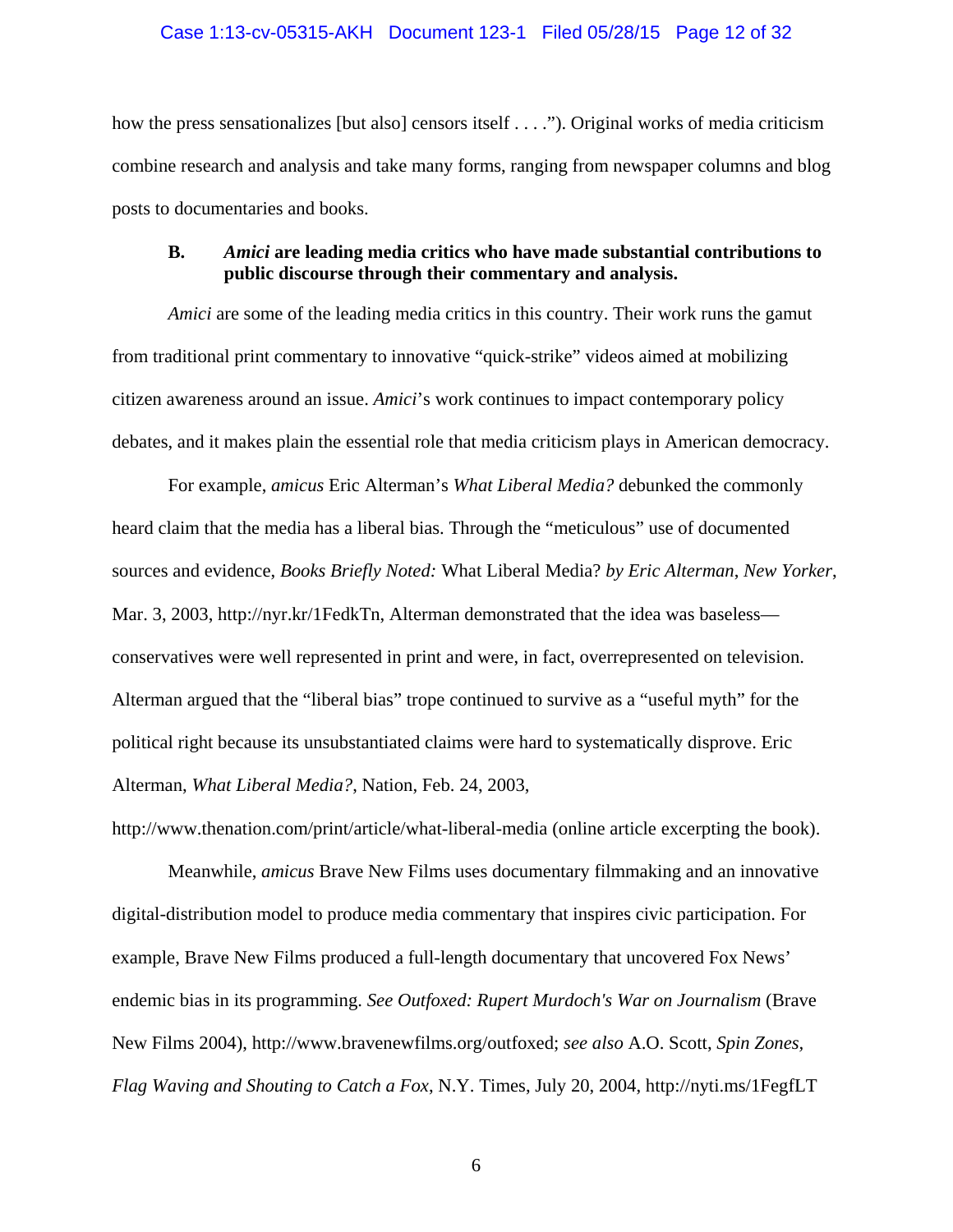#### Case 1:13-cv-05315-AKH Document 123-1 Filed 05/28/15 Page 13 of 32

(Fox's "methods are analyzed by an array of media critics and activists, and also exposed by former employees of Fox News Channel and its parent, the News Corporation, some of them speaking anonymously, with their voices disguised. The story they tell is of the systematic and deliberate dismantling of journalistic norms, and of an outfit that has become not merely a voice of conservatism but a cheerleader for the Republican Party."). Its films have catalyzed popular debates about pressing public-policy issues. *See, e.g.*, Michael Barbaro, *A New Weapon for Wal-Mart: A War Room*, N.Y. Times, Nov. 1, 2005, http://nyti.ms/1Fegzua (detailing Wal-Mart's public responses to Brave New Films' *Wal-Mart: The High Cost of Low Price* (2005)). More recently, Brave New Films has successfully used Internet platforms like YouTube to produce and freely distribute short videos related to the day's most pressing issues. *See, e.g.*, Brian Stelter, *Released on Web, a Film Stays Fresh*, N.Y. Times, Mar. 22, 2009, http://nyti.ms/1FefgeM ("By producing his film-and-activism campaign at an accelerated pace on the Internet, Mr. Greenwald is capitalizing on new technology that allows filmmakers to produce their work more swiftly. . . . Timeliness is of the essence in releasing a documentary about public policy.").

*Amicus* FAIR has been a leading media-watchdog organization for nearly three decades. In addition to regularly publishing more traditional media commentary in print and on its website, FAIR has conducted quantitative analyses of the guests and commentators that news programs invite to their shows, helping to reveal prevalent media biases. Using this methodology, FAIR discovered that during an eight-month period in 2011 and 2012, Sundaymorning political talk shows suffered from a consistent bias in favor of conservative guests over liberal ones. *See* Peter Hart, *Right and Early*, FAIR Extra!, Apr. 1, 2012, http://fair.org/extraonline-articles/right-and-early. As discussed in Part II.B., *infra*, FAIR is limited in its ability to conduct such quantitative analyses because it lacks access to a comprehensive database of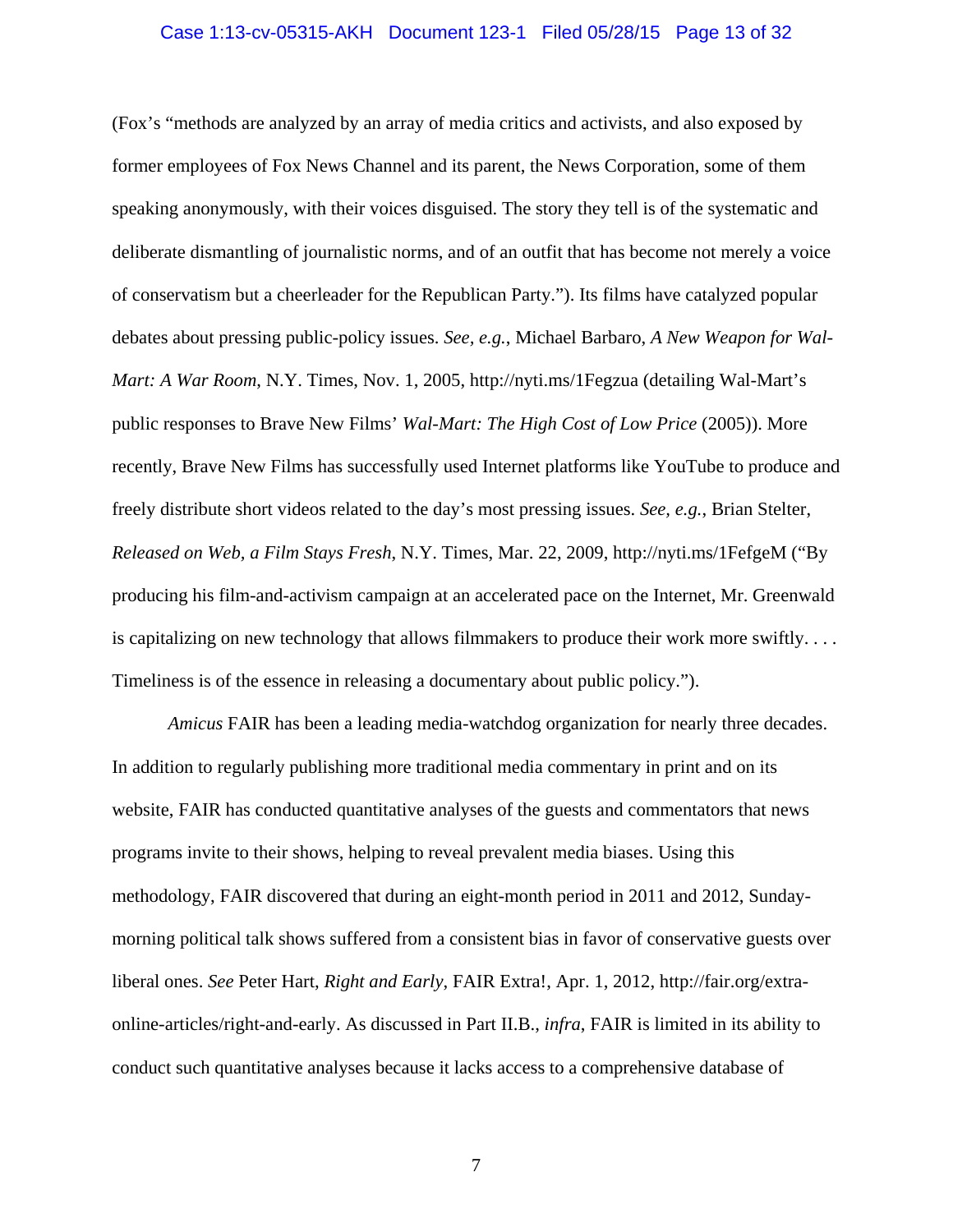television news programming.

Finally, *amicus* Victor Navasky is a distinguished, long-time media critic, scholar, and publisher. He was first the editor and later the publisher of *The Nation* from 1978 to 2005. He now serves as the Chairman of the *Columbia Journalism Review*, which analyses media industry trends and professional ethics. *See, e.g.*, David Uberti, *Factchecking's Impact*, Colum. J. Rev., Apr. 24, 2015, http://www.cjr.org/analysis/political\_factchecking\_has\_grown\_up.php (evaluating impact of political fact-checking on journalism and politics); Sheila Coronel, Steve Coll & Derek Kravitz, Rolling Stone*'s Investigation: 'A Failure that Was Avoidable'*, Colum. J. Rev., Apr. 5, 2015, http://www.cjr.org/investigation/rolling\_stone\_investigation.php; Elizabeth Spayd, *The Rules of Plagiarism*, Colum. J. Rev., Mar. 2, 2015, http://www.cjr.org/opinion/the\_rules\_of\_plagiarism.php. The *Columbia Journalism Review* has won numerous awards, including the 2010 Bart Richards Award for outstanding contributions to print and broadcast journalism through responsible analysis or critical evaluation, *see* Editors, *You're Reading a Winner*, Colum. J. Rev., Mar. 26, 2010, and a Mirror Award for best

commentary in digital media in 2014, *see* Jina Moore, *Documenting Domestic Violence*, Colum.

J. Rev., Mar. 1, 2013, http://www.cjr.org/reality\_check/documenting\_domestic\_violence.php.

In short, *amici*'s work exemplifies the wide range of potential media commentary and scholarship, and the impact such works can have on public debates and policies.

## **II. MASS DIGITIZATION OF TELEVISION CONTENT ENABLES MEDIA CRITICS TO ENGAGE IN INNOVATIVE ANALYSIS AND COMMENTARY THAT OTHERWISE WOULD NOT BE FEASIBLE.**

## **A. The evolving news-media landscape has made it infeasible for any human media critic to monitor and analyze all television news programming without the mass digitization of content.**

Every day, a virtual flood of news content streams across countless front pages and home pages, broadcast-television and social-media feeds, and more. The amount of content being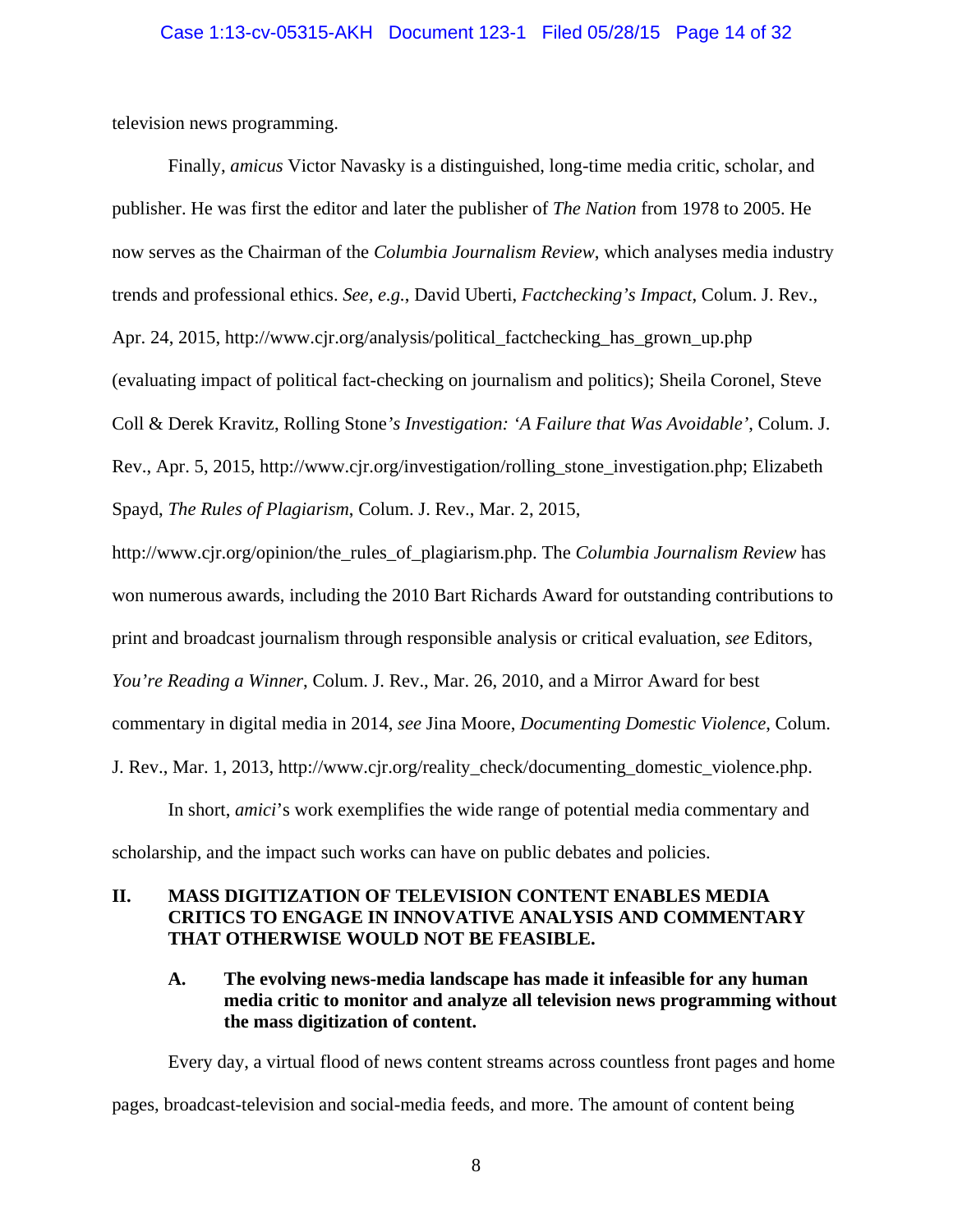#### Case 1:13-cv-05315-AKH Document 123-1 Filed 05/28/15 Page 15 of 32

produced in the media environment has exploded in recent years. In the relatively recent past, the "national news" available via television largely consisted of thirty-minute news programs on the three major broadcast networks. That era is now a relic. In the last two decades, the introduction and increasing popularity of twenty-four–hour cable-news networks have revolutionized the landscape. In the coming years, the amount of content being produced by news organizations will only grow, particularly with the rise of social media and Internet-streaming video clips. *See, e.g.*, Monica Anderson & Andrea Caumont, *How Social Media is Reshaping News*, Pew Res. Ctr., Sept. 24, 2014, http://pewrsr.ch/1J3favd (explaining that more than half of adult Americans get news from social-media sites like Facebook, YouTube, and Twitter). In order to effectively and credibly analyze and critique the contemporary media landscape, critics must be able to harness modern technology to conduct research across all publicly available content.

In the past, it was feasible—though extraordinarily time-consuming and resourceintensive—for small media-watchdog organizations like *amicus* FAIR to physically record, log, and watch each of the three daily national-news broadcasts in order to synthesize information and provide public analysis. However, today, it is not just inconvenient, but impossible, for such organizations to monitor the news media in the same way. As the universe of content has expanded, so must the ability of watchdogs to track what is being said, in what ways, how often, and by whom. Today, absent the mass digitization of television content, there is no feasible way for media critics to capture and present a comprehensive view of all of the content being broadcast to the news-consuming public.

Therefore, in order to perform their crucial societal role effectively, media critics need to be able to survey the video landscape just as they have traditionally done vis-à-vis print media. While various services that offer a comprehensive view of print-media outlets, including services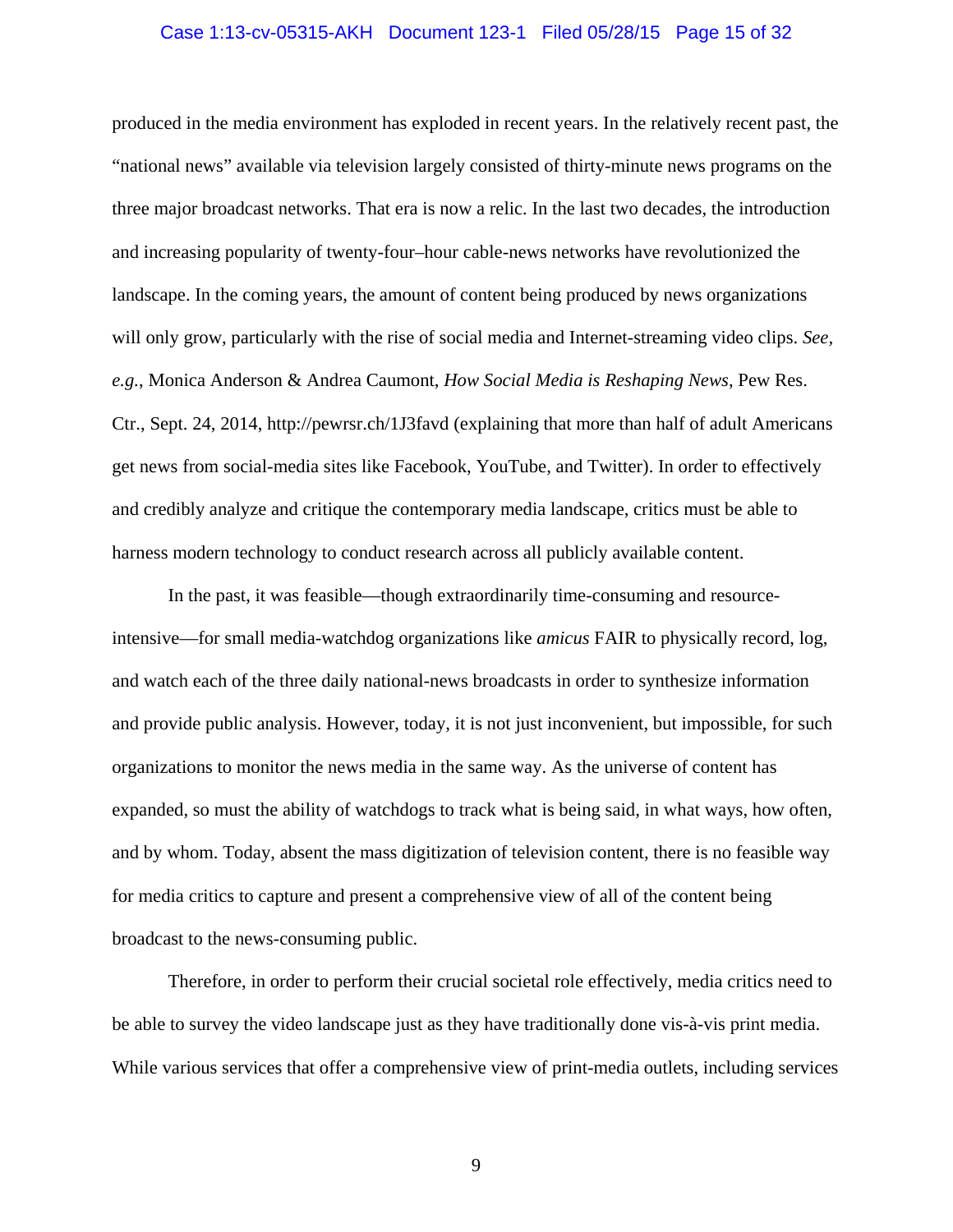#### Case 1:13-cv-05315-AKH Document 123-1 Filed 05/28/15 Page 16 of 32

like Nexis and Google News, have long existed, the same is not yet true of television content. Video is now rising in importance as a way of communicating information, both through traditional broadcasts on television and cable as well as via the Internet. While some television networks make certain transcripts available for certain shows, many of these transcripts are partial and often inaccurate, and the networks do not uniformly release transcripts for all shows. From the media critic's perspective, the networks' unilateral control over access is a fundamental problem that inhibits the creation of valuable new works of media criticism. A news network is not likely to release transcripts of footage that will be most open to criticism, and this practice inhibits media critics from engaging in public debate precisely when their voices are most necessary. For example, *amicus* FAIR has expressed an interest in engaging in a research project related to Fox News' "Fox & Friends" morning show, because much of the commentary surrounding the program's repeated controversies have been anecdotal critiques rather than empirical analyses. *See, e.g.*, Jeremy W. Peters, *Enemies and Allies for 'Friends'*, N.Y. Times, June 20, 2012, http://nyti.ms/1dvEHBP. However, because Fox does not provide transcripts of the show, FAIR has been unable to engage in the project until it obtains the tools required to conduct such an analysis.

## **B. In order to produce effective commentary, media critics need digital research tools that enable them to comprehensively and timely analyze the news media.**

A comprehensive database of video that does not rely on permission from content creators is necessary for media critics to effectively—which is to say, convincingly and credibly—perform their roles. Media critics need to not only capture all of the relevant content being produced on a daily basis, they must also have the means to analyze large quantities of data in a timely manner in order to contribute to the public discourse. Moreover, digitization will only be effective if it allows for date-and-time searching, significant retention periods, and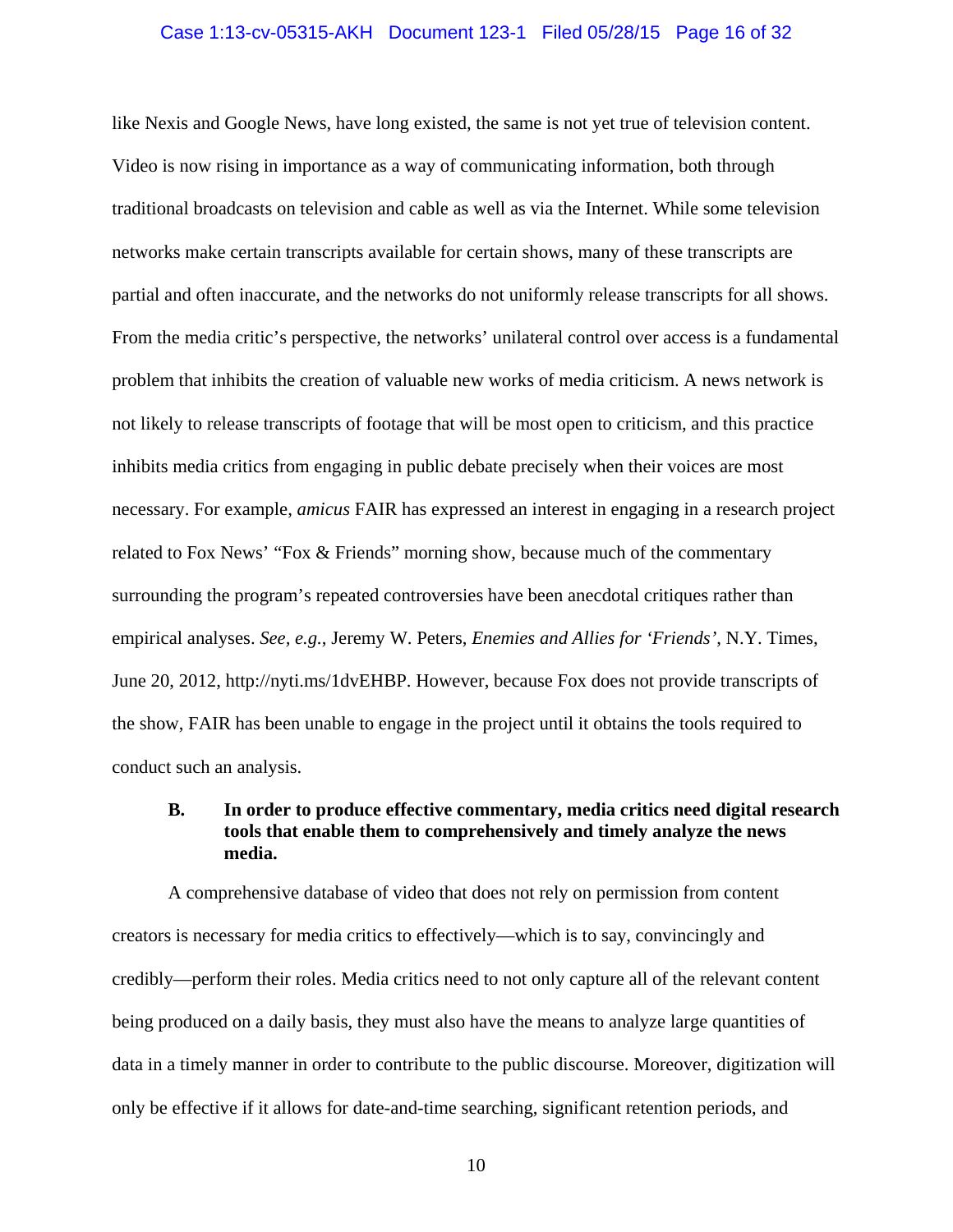#### Case 1:13-cv-05315-AKH Document 123-1 Filed 05/28/15 Page 17 of 32

sharing within organizations—functions that enable media critics to save and draw on a repository of historical and current information about the media that can be shared among colleagues and relied upon to produce new original works of criticism.

A database that contains searchable text, organized by date-and-time stamps, drawn from video programming allows for the creation of major retrospective projects. For example, *amicus*  Brave New Films' recent short film, *Wrong About Iraq, Wrong About Iran* (Brave New Films 2015), http://www.bravenewfilms.org/iran, compares public statements leading up to the invasion of Iraq in 2003 with clips of statements currently being made about Iran. The film pairs video clips of war proponents in 2003 with statements they are making in 2015 about Iran, noting how strikingly similar the arguments for a war with Iran are to those made about Iraq a decade before, pushing the media to question these speakers on their views. The power of this narrative comes in large part from the similarities between the clips—and such a project would not only be infeasible, but inconceivable, without a massive text-based searchable database of digitized video content from which to draw.

Even where transcripts of news broadcasts are publicly available, they are inadequate as a research tool that can effectively facilitate media criticism today. Apart from the likelihood of inaccurate closed-captioning, a significant amount of information is left out of a pure-text transcript. This includes the subtleties in meaning not transmitted through the words themselves—an observation this Court has previously made in this very case. *See Fox News Network, LLC v. TVEyes, Inc.*, 43 F. Supp. 3d 379, 392 (S.D.N.Y. 2014) (explaining that "the actual images and sounds depicted on television are as important as the news information itself" because they can "powerfully modify[] the content"). It also includes data such as the images displayed alongside a story, the text of the news ticker being displayed, and information about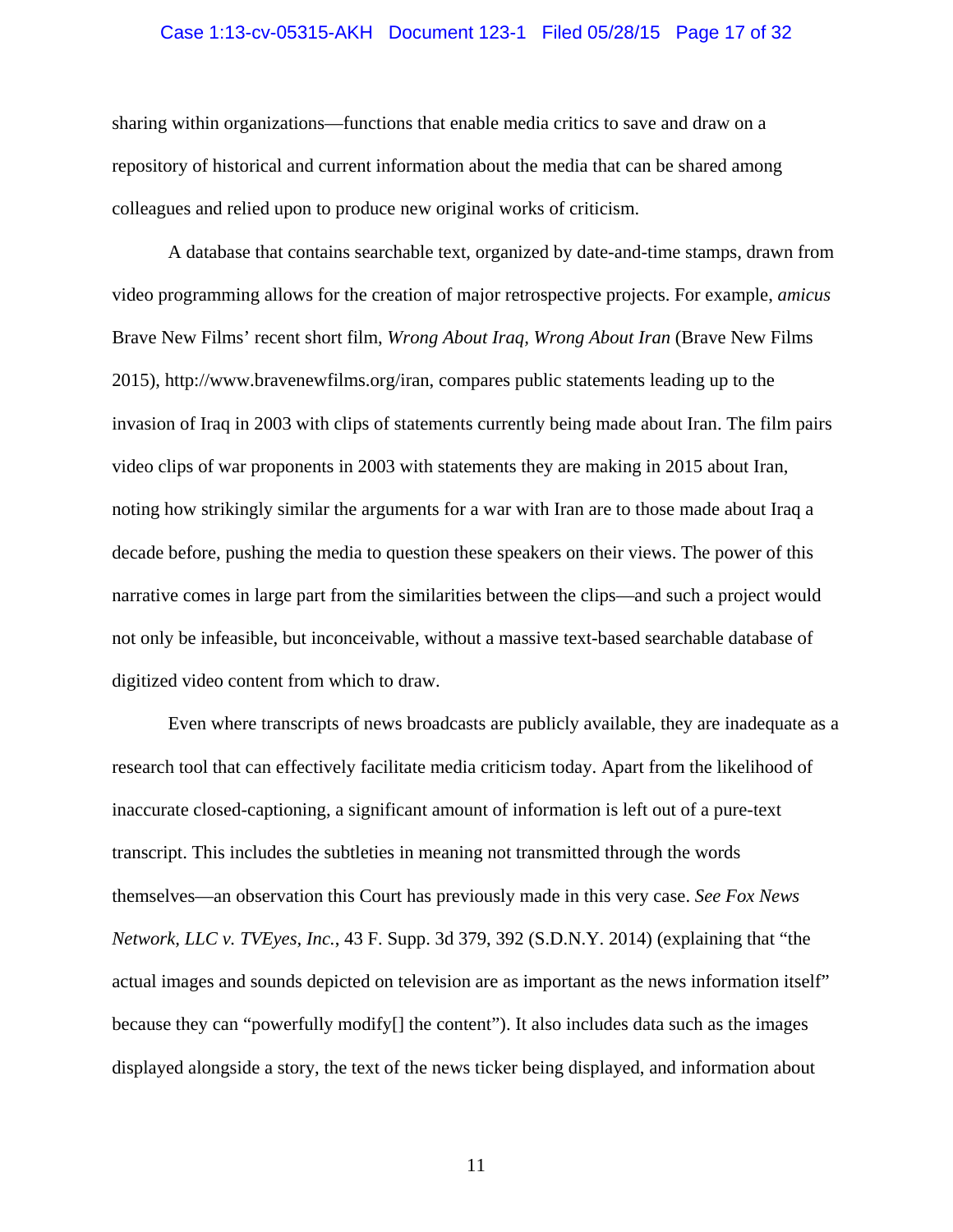#### Case 1:13-cv-05315-AKH Document 123-1 Filed 05/28/15 Page 18 of 32

the identity of the speaker. The importance of this non-textual information means that media critics analyzing video content require a comprehensive database not just of transcripts, but also video clips, in order to conduct their work.

The modern news-media environment also necessitates that the research tools used by commentators be timely, which requires that they be updated automatically. One result of the ballooning media landscape is that the modern news cycle moves with unprecedented speed. *See*  Stelter, *supra* ("Timeliness is of the essence in releasing a documentary about public policy."). If, for example, transcripts are only released days after the fact, the newsworthiness of a critique of that news segment is significantly diminished. *Amici* have responded to this trend. For example, *amicus* Brave New Films regularly produces short films that can be released quickly online, rather than relying only on feature-length documentaries. *See* Brave New Films, More Short Films, http://www.bravenewfilms.org/more\_short\_films. *Amicus* Eric Alterman recently released a timely, book-length survey of New York City Mayor de Blasio's first term in office in eBook format in order to speed its time to market for publication during the term—and not months or years after the term ended—in order to ensure its impact on still-developing public policy. *See* Eric Alterman, *Inequality and One City: Bill de Blasio and the New York Experiment, Year One* (2015). And *Amicus* FAIR has, in recent years, supplemented its monthly *Extra!* newsletter with a regularly updated blog. *See* FAIR, FAIR Blog, http://fair.org/blog-entries. A service that records and makes available transcripts and video clips in near real-time—which effectively requires mass digitization—is therefore key to producing relevant criticism today.

Finally, media criticism will only be credible to the public if is based on a comprehensive dataset. Moreover, only a database that contains actual video clips that can be retained for long periods of time and shared among colleagues is sufficient for enabling media commentary and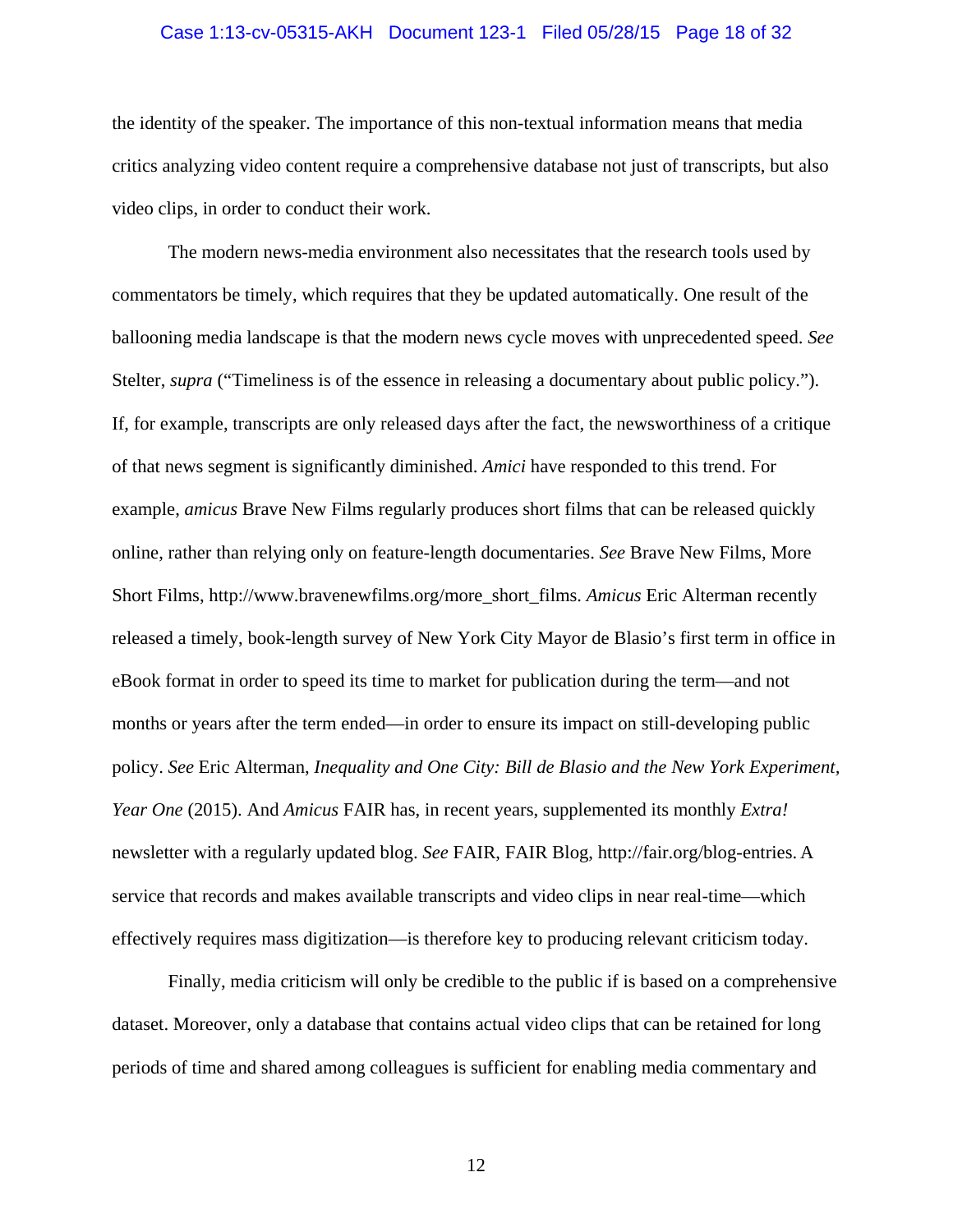#### Case 1:13-cv-05315-AKH Document 123-1 Filed 05/28/15 Page 19 of 32

analysis—especially the creation of major retrospective projects like *Wrong About Iraq, Wrong About Iran*—in the modern age. A research project done using a non-comprehensive database will always be both less credible and more limited than the alternative. Absent a complete database, it would be impossible to say with authority that a story has not been covered at all unless one can search across all outlets over all times. For example, part of the mission of *amicus*  FAIR is to promote "greater diversity in the press . . . by scrutinizing media practices that marginalize public interest, minority and dissenting viewpoints" and "expos[ing] neglected news stories." FAIR, What's FAIR?, http://fair.org/about-fair. FAIR can do this across print media websites using tools such as Google's site-specific search, *see, e.g.*, Adam Johnson, *Colombian Report on US Military's Child Rapes Not Newsworthy to US News Outlets*, FAIR Blog, Mar. 26, 2015, http://fair.org/blog/2015/03/26/colombian-report-on-us-militarys-child-rapes-notnewsworthy-to-us-news-outlets, but it does not have currently have the capacity to do this for video, limiting its ability to fulfill its mission.

## **C. Mass digitization of news media will enable the next generation of media commentary by creating searchable databases of video.**

In addition to their importance in the present environment, comprehensive, searchable media databases will enable new forms of media criticism. As the mass digitization of largescale media collections begins to take place, advances in computational power and a proliferation of new pattern-recognition and visualization tools offer media critics the chance to do what biologists, physicists, and economists have been doing for decades—analyze massive amounts of data. The potential uses of large data sets is beginning to become visible in the context of the emerging "digital humanities" field—for example, where researchers use a variety of text-mining tools to facilitate searches across millions of books. These tools enable studies that were previously impossible. *See, e.g.*, *Authors Guild, Inc. v. Google, Inc.*, 954 F. Supp. 2d 282, 287–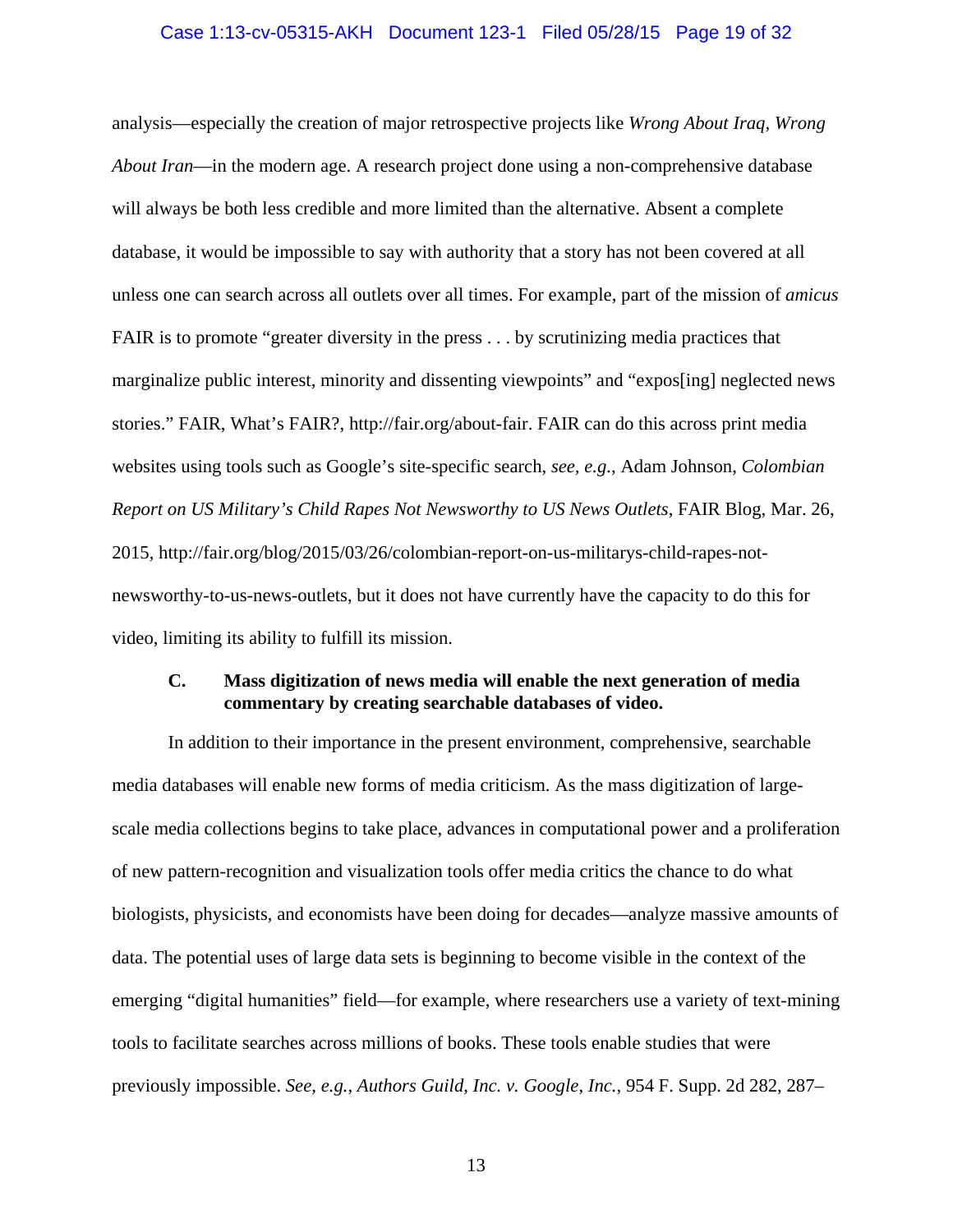#### Case 1:13-cv-05315-AKH Document 123-1 Filed 05/28/15 Page 20 of 32

88 (S.D.N.Y. 2013) ("*Google Books*") ("Google Books permits humanities scholars to analyze massive amounts of data—the literary record created by a collection of tens of millions of books. Researchers can examine word frequencies, syntactic patterns, and thematic markers to consider how literary style has changed over time. . . . The ability to determine how often different words or phrases appear in books at different times can provide insights about fields as diverse as lexicography, the evolution of grammar, collective memory, the adoption of technology, the pursuit of fame, censorship, and historical epidemiology." (quotation marks and citations omitted)).

These new critical forms are powerful, not least because they tell stories that were previously impossible to tell. For example, in a related context, one digital-humanities study analyzed millions of texts and documents to determine the frequency with which the United States has been referred to as a single entity ("is") as opposed to a collection of individual states ("are"). Using "data mining" or "text mining," scholars have shown that it was "only in the latter half of the Nineteenth Century that the conception of the United States as a single, indivisible entity was reflected in the way a majority of writers referred to the nation," a "trend with obvious political and historical significance, of interest to a wide range of scholars and even to the public at large." Br. of Digital Humanities and Law Scholars as *Amici Curiae* in Supp. of Defs.– Appellees 8, *Authors Guild v. Google, Inc.*, No. 13-4829 (2d Cir. July 10, 2014), ECF No. 149. Media critics would like to engage in similar studies, which could demonstrate subtle biases in how the news media conceptualizes and presents the issues they cover. For example, with respect to "breaking news," media critics might be interested in comparing the broadcasts of various networks in order to document which network broke news first, and how long it took for other networks to acknowledge the new reporting. If an issue is first mentioned on a morning show of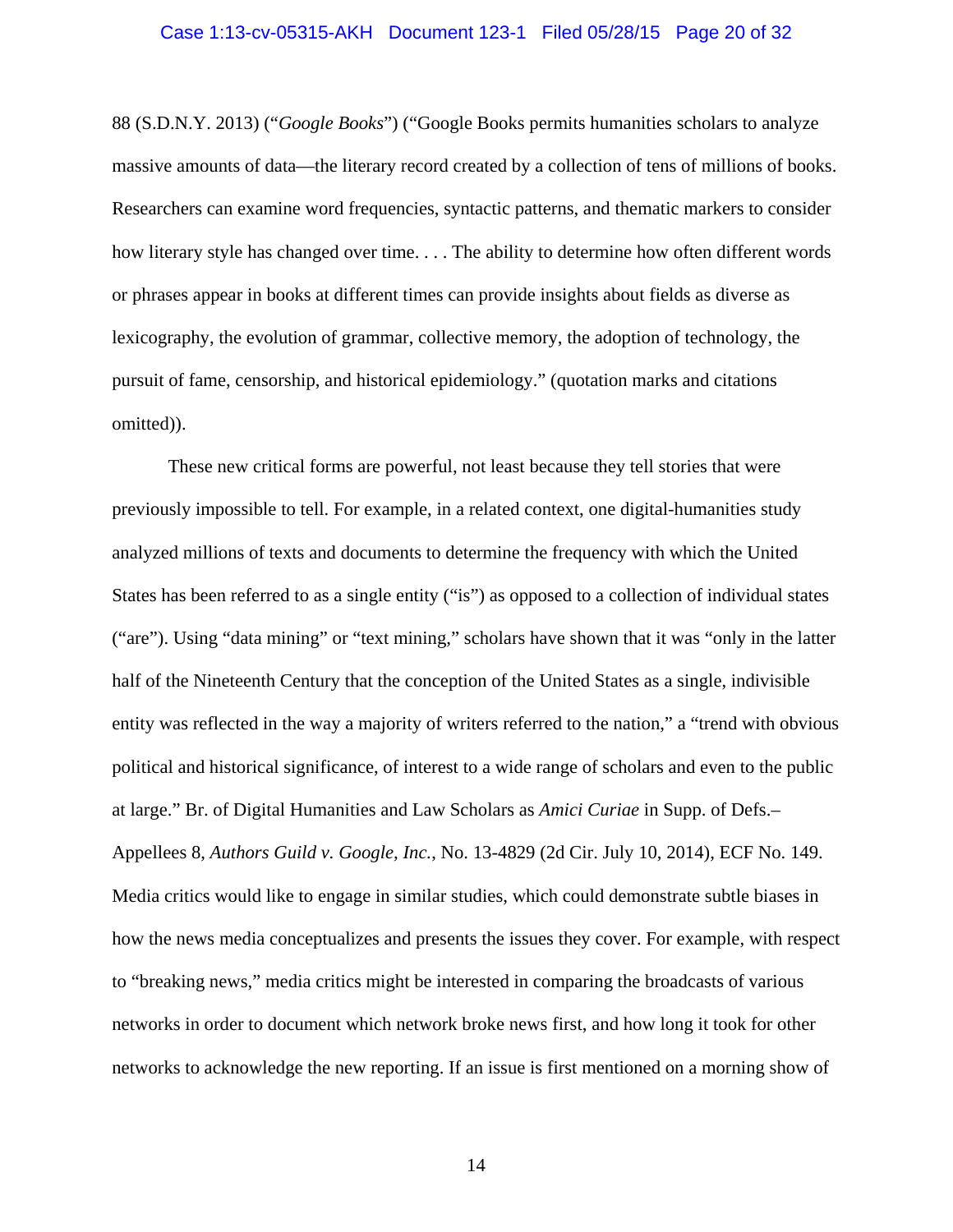#### Case 1:13-cv-05315-AKH Document 123-1 Filed 05/28/15 Page 21 of 32

one network, how does it spread to other outlets? Or, what is the lifespan of a given type of story? What is the lifecycle of references to a particular weather event? Studies like these will only be possible if critics have access to a data source that is comprehensive, timely, allows for effective date-and-time searching, is provided by an independent source, and includes actual video clips. Moreover, if interest in a certain issue arises only after a long period of time has passed since initial reports, media critics must have access to a repository of preserved historical content as well.

In short, meaningful media criticism in today's environment depends on the availability of searchable databases that comprehensively archive the news media. In addition to enabling the kind of media criticism that has always been fundamental to the protection of democratic values, these tools will enable new and important kinds of analysis which will help to uncover patterns of bias and reveal how news stories develop.

## **III. MEDIA CRITICISM IS A PARADIGMATIC EXAMPLE OF FAIR USE AND ALSO ADVANCES THE PURPOSES OF COPYRIGHT BY PRODUCING NEW COPYRIGHTED WORKS.**

Media commentary and research are perhaps the quintessential examples of fair use. *See*  17 U.S.C. § 107 ("[T]he fair use of a copyrighted work . . . for purposes such as criticism, comment, news reporting . . . scholarship, or research, is not an infringement of copyright."); *Folsom v. Marsh*, 9 F. Cas. 342, 344 (C.C.D. Mass. 1841) ("[N]o one can doubt that a reviewer may fairly cite largely from the original work, if his design be really and truly to use the passages for the purposes of fair and reasonable criticism."). Moreover, media criticism depends on the fair use of the underlying works, through direct references, in order to be effective. Recognizing this, courts have consistently applied the fair use doctrine to protect media criticism as a form of First Amendment–protected speech. *See, e.g.*, *Campbell v. Acuff-Rose Music, Inc.*, 510 U.S. 569, 591–92 (1994) ("[W]hen a lethal parody, like a scathing theater review, kills demand for the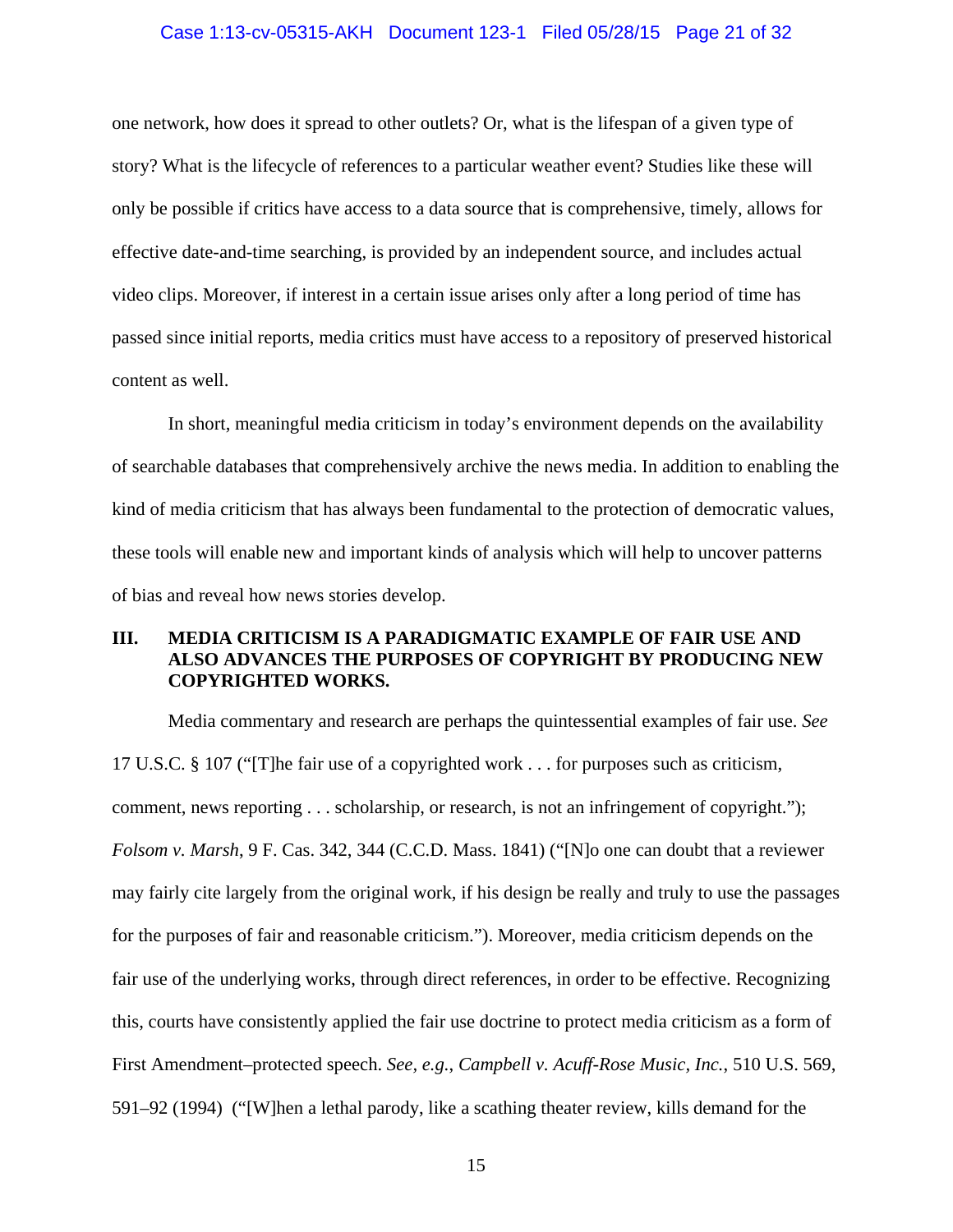## Case 1:13-cv-05315-AKH Document 123-1 Filed 05/28/15 Page 22 of 32

original, it does not produce a harm cognizable under the Copyright Act. . . . [T]he role of the courts is to distinguish between biting criticism that merely suppresses demand and copyright infringement, which usurps it."); *see also, e.g.*, *Golan v. Holder*, 132 S. Ct. 873, 890 (2012) (describing fair use as a First Amendment safeguard within copyright law); *Eldred v. Ashcroft*, 537 U.S. 186, 219–20 (2003) (same). Thus, media critics who use searchable databases of television content to produce commentary are operating in the very core of fair use.

Media critics also advance the central purpose of copyright by themselves producing new copyrighted works "for purposes of teaching, research, criticism, and news reporting," *Kelly v. Arriba Soft Corp.*, 336 F.3d 811, 820 (9th Cir. 2002). For example, *amicus* Brave New Films produces high-quality documentaries that have been viewed by millions of viewers. Brave New Films Annual Report 2014, at 2, http://bit.ly/1SErjLq. Moreover, these works appear in a variety of forms. For example, *amicus* FAIR produces a weekly radio show, CounterSpin. FAIR, CounterSpin, http://fair.org/about-counterspin. These various works, which are paradigmatic examples of creative efforts protected by fair use, further public discourse and thereby advance the goals of copyright. *See Campbell*, 510 U.S. at 579 ("The goal of copyright, to promote science and the arts, is generally furthered by the creation of transformative works." $)$ .<sup>2</sup>

 $\overline{a}$ 

<sup>&</sup>lt;sup>2</sup> Whether new works of media criticism are protected by fair use is not simply a hypothetical question. When Brave New Films published *Outfoxed*, Fox News responded by publicly accusing Brave New Films of copyright infringement. *See* Press Release, Fox News Channel, Fox News Channel Statement on 'Outfoxed' (Jul. 13, 2004),

https://web.archive.org/web/20060927182708/http://www.foxnews.com/story/0,2933,125436,00. html. Fair use allowed Brave New Films to stand up to this accusation, and in the end, Fox decided not to sue—presumably, because Fox knew that it would face a strong fair use defense in any litigation. *See* Robert Greenwald, *Outfoxing the Fox—Looking Back 10 Years Later*, Huffington Post, July 10, 2014, http://huff.to/1cYlzLK (discussing producers' reliance on fair use).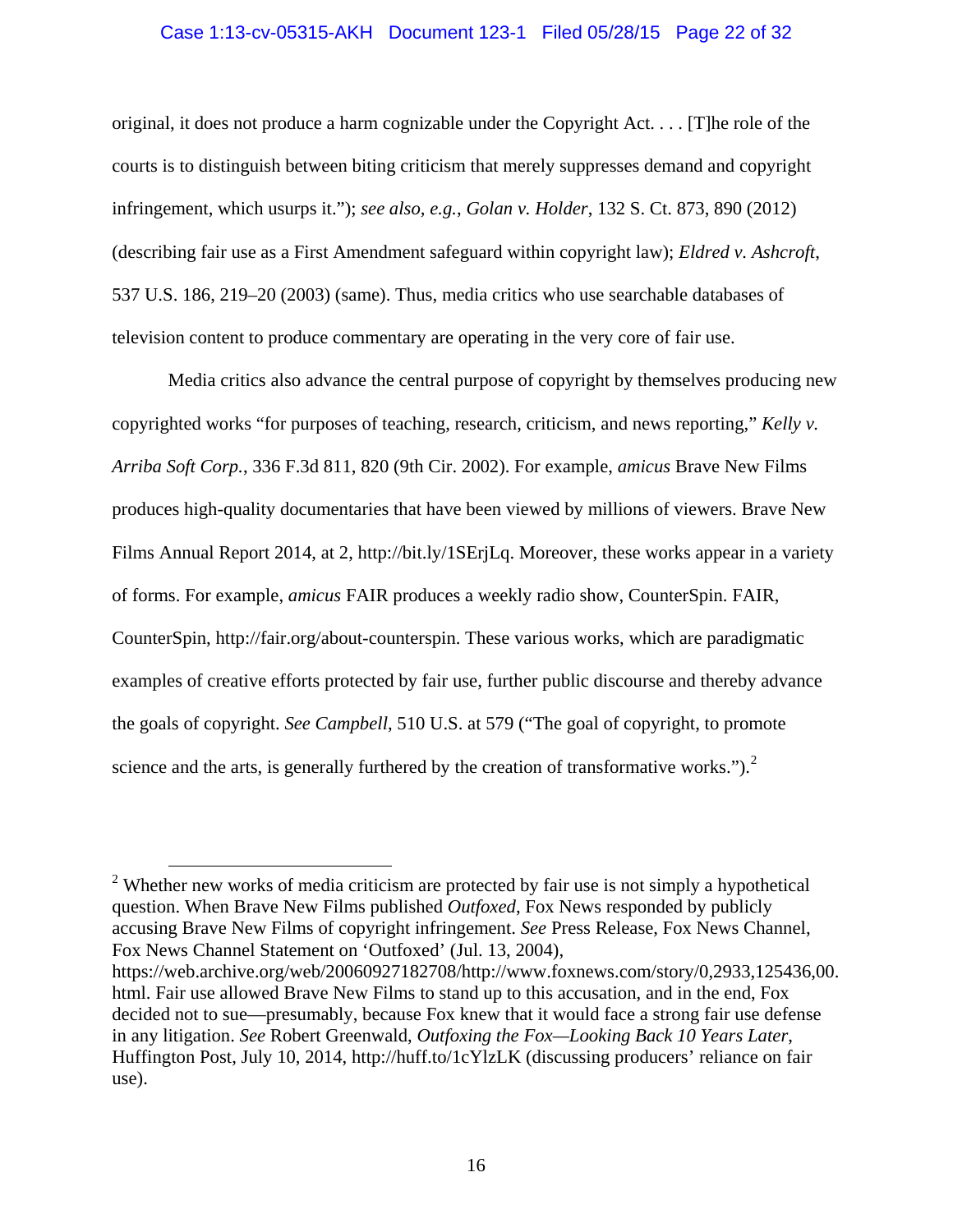## **IV. INTERMEDIATE COPYING, INCLUDING MASS DIGITIZATION, FOR THE PURPOSE OF CREATING A SEARCHABLE DATABASE THAT ENABLES MEDIA COMMENTARY IS FAIR USE.**

## **A. Mass digitization of television news content is transformative in purpose because it provides media critics with research tools needed to create new meaning and new commentary from copyrighted news media.**

The mass digitization necessary to create a searchable database of audiovisual news content is transformative because rather than simply "repackage or republish" the copyrighted works, *Authors Guild, Inc. v. HathiTrust*, 755 F.3d 87, 96 (2d Cir. 2014), it creates a research tool that "adds something new, with a further purpose or different character, altering the first with new expression, meaning or message . . . ." *Campbell*, 510 U.S. at 579 (citing Pierre N. Leval, *Toward a Fair Use Standard*, 103 Harv. L. Rev. 1105, 1111 (1990)). The mass digitization of audiovisual works in order to create a searchable database is transformative for the same reasons that the mass digitization of copyrighted print works in order to create a searchable database is transformative. *See HathiTrust*, 755 F.3d at 97 (holding that "the creation of a fulltext searchable database is a quintessentially transformative use" in the context of digitizing print books); *Google Books*, 954 F. Supp. 2d at 291. Mass digitization of television programs entails intermediate copying of original works in order to provide *amici* and others with a research tool that enables them to use those works for a fundamentally different purpose than the copyright holder's—to contextualize the underlying news sources and imbue them with new meaning by comparing, reframing, engaging, and analyzing them. Whereas news organizations create content in order to inform the public about the news—or about the opinions of their commentators media critics use that same content to analyze and comment on how this news is being presented.

Tools like searchable databases of television news media enable researchers to analyze this content in ways that had been impossible previously, thereby facilitating the next generation of media commentary. Courts have repeatedly held that the intermediate copying—including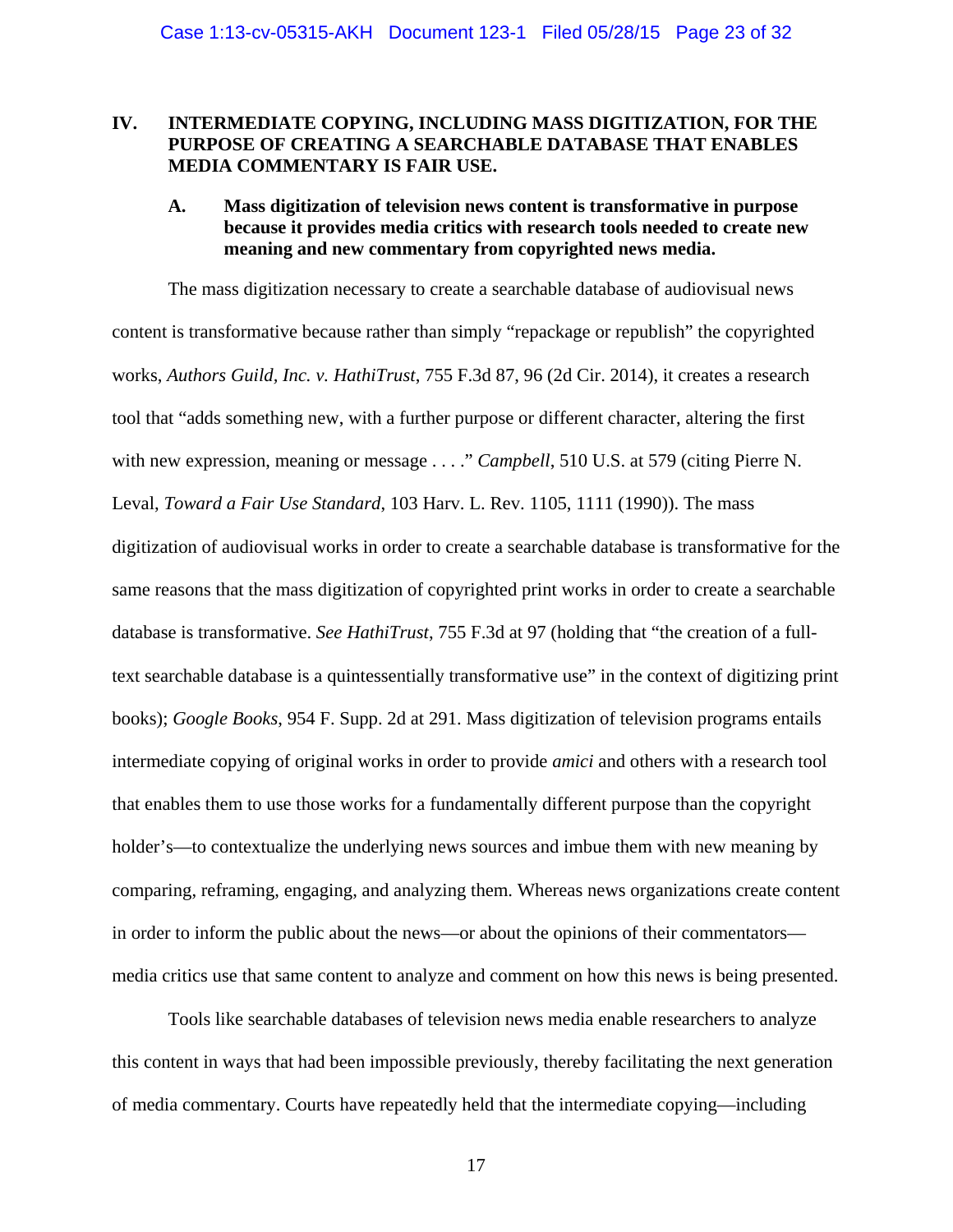#### Case 1:13-cv-05315-AKH Document 123-1 Filed 05/28/15 Page 24 of 32

mass digitization—necessary to construct tools that enable fair uses are transformative and themselves protected by fair use. *See A.V. v. iParadigms, LLC*, 562 F.3d 630, 638 (4th Cir. 2009) (mass digitization of students' papers for the purpose of conducting digital comparisons across millions of documents in order to identify patterns of plagiarism was transformative); *Perfect 10, Inc. v. Amazon.com Inc.*, 508 F.3d 1146, 1165 (9th Cir. 2007) (intermediate copying of photo images by search engine for the purpose of location information was transformative); *Kelly*, 336 F.3d at 819 (same); *Sony Computer Entm't, Inc. v. Connectix Corp.*, 203 F.3d 596, 606–07 (9th Cir. 2000) (intermediate copying in order to access unprotected elements of software by reverse engineering for the purpose of allowing competitors to enter market was fair use); *Sega Enters. Ltd. v. Accolade, Inc.*, 977 F.2d 1510, 1522 (9th Cir. 1992) (same).

The mass digitization necessary to create searchable databases like TVEyes is similarly transformative. Whereas in *Sony* and *Sega*, intermediate copying was necessary so that competitors could access the unprotected elements of software, here mass digitization creates intermediate copies so that users like *amici* can access the unprotected elements of news media in order to analyze and comment on them. Similar to the plagiarism-detection technology in *iParadigms*, searchable databases digitize original works so that end users can conduct massive comparative analyses. In *iParadigms*, these analyses used pattern recognition to catch plagiarism; media critics use the pattern recognition enabled by these tools to uncover biases in the news media. Finally, the search engines in *Perfect 10* and *Kelly* were deemed transformative because their purpose was information location; they permitted users to find images that otherwise would be infeasible to discover. By archiving and indexing the news media, mass digitization allows *amici* to find the metaphorical needle in the haystack within a corpus television news media—that would otherwise be infeasible to search through.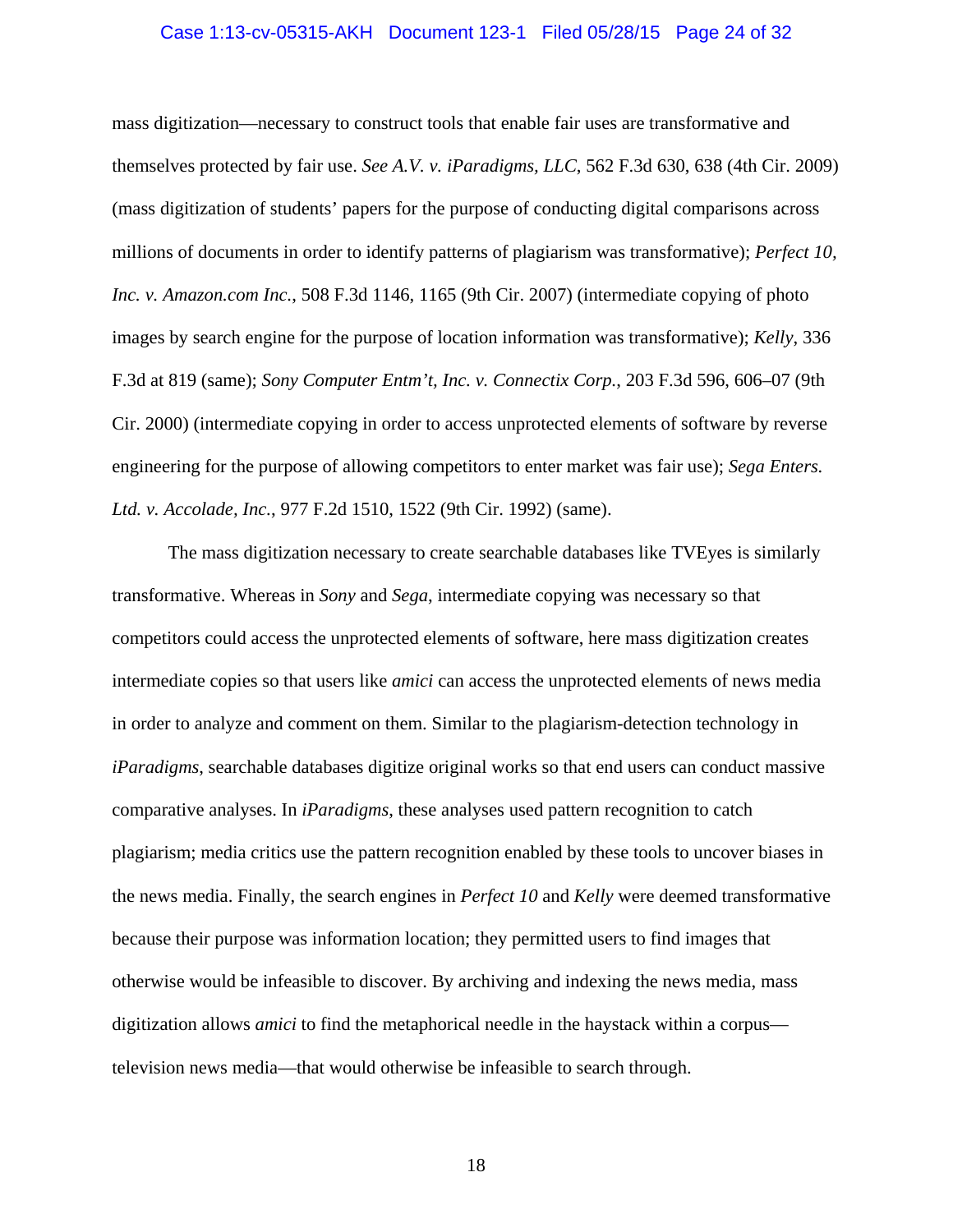#### Case 1:13-cv-05315-AKH Document 123-1 Filed 05/28/15 Page 25 of 32

A finding of transformativeness is particularly appropriate with respect to tools that enable media commentary and research because "there is a strong presumption that factor one favors the defendant if the allegedly infringing work fits the description of uses described in § 107," for example "criticism, comment, scholarship, or research." *NXIVM Corp. v. Ross Institute*, 364 F.3d 471, 477 (2d Cir. 2004) (citations omitted). Mass digitization requires making intermediate copies in order to provide media critics with the research tools necessary to produce their "criticism, comment, scholarship, or research." Just as media commentary is clearly fair use, so are the research tools that enable that commentary also fair use.

Moreover, because searchable databases of television news content create new meaning through the contextualization of and commentary on the original works via media criticism, it is entirely irrelevant that mass digitization does not alter the television content they copy and archive. *See iParadigms*, 562 F.3d at 639 ("The use of a copyrighted work need not alter or augment the work to be transformative in nature. Rather, it can be transformative in function or purpose without altering or actually adding to the original work."); *see also HathiTrust*, 755 F.3d at 97 (reviewing fair use holdings in cases in which original content was "unaltered"). In fact, searchable databases are only useful to media critics if they are comprehensive and present the original work unaltered. As discussed in Part II.B, *supra*, critics would be unable to accurately comment on how the news is being presented without such a database, as credible research requires reliable source material.

The argument of *amici* media companies that only the "indexing" function, rather than the "download[ing], sav[ing], shar[ing], and email[ing]" functions, of news-media database services is "necessary" for achieving the database's purposes, *see* Br. of *Amici Curiae* Bright House Networks et al. at 7–8, ECF No. 118-1 ("Media Cos. *Amici* Br."), ignores both the law on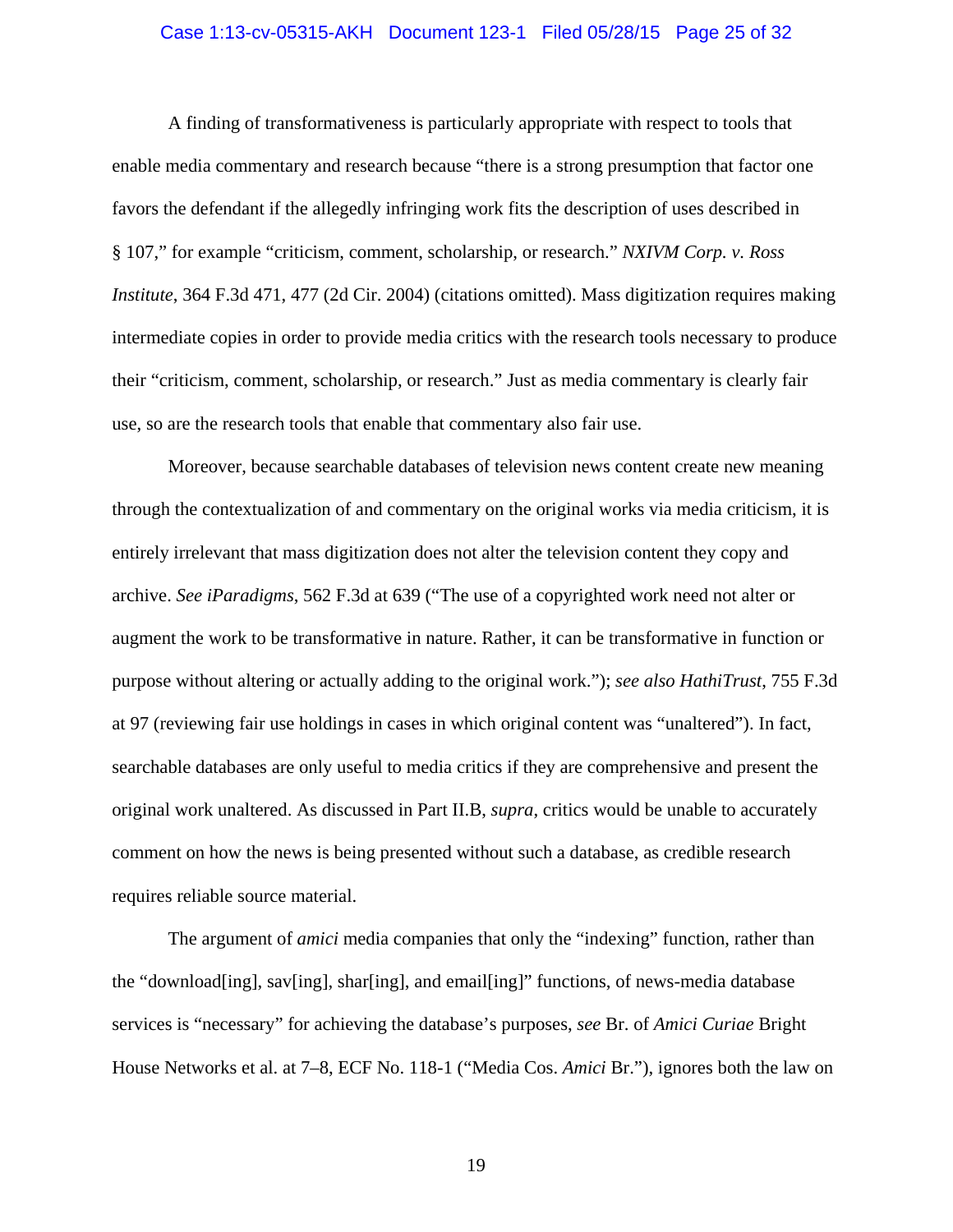#### Case 1:13-cv-05315-AKH Document 123-1 Filed 05/28/15 Page 26 of 32

transformativeness and the realities facing media critics.

First, with respect to mass digitization, fair use is not limited to "indexing" functions, Media Cos. *Amici* Br. 8, but covers *any* functions that further the end purposes of the transformative secondary use. To be sure, where courts have found indexing functions to further end purposes, they have found fair use. *See, e.g. Google Books*, 954 F. Supp. at 291–92; *see also, e.g.*, *Perfect 10*, 508 F.3d at 1166; *Kelly*, 336 F.3d at 818. But those cases are not limited to indexing; indeed, their logic compels the conclusion that other functions that involve intermediate copying, *so long as they further the end purposes of the transformative secondary use*, are also protected by fair use. *See, e.g.*, *Google Books*, 954 F. Supp. at 291 ("Google Books is also transformative in the sense that it has transformed book text into data for purposes of substantive research, including data mining and text mining in new areas, thereby opening up new fields of research. Words in books are being used in a way they have not been used before. Google Books has created something new in the use of book text—the frequency of words and trends in their usage provide substantive information."); *see also, e.g.*, *Perfect 10*, 508 F.3d at 1165 ("[E]ven making an exact copy of a work may be transformative so long as the copy serves a different function than the original work. . . . Here, Google uses Perfect 10's images in a new context to serve a different purpose."); *Kelly*, 336 F.3d at 819 (holding that use of thumbnails was "more than merely a retransmission of . . . images in a different medium" because the thumbnails "serve[] a different function than" the original use).

Second, functions like downloading, saving, sharing, and emailing further the end purposes of media criticism. As discussed above, the rapidly changing media environment requires that media critics have access to comprehensive, accurate, historical databases of underlying news content. *See supra* Part II. Without such access, media critics will be unable to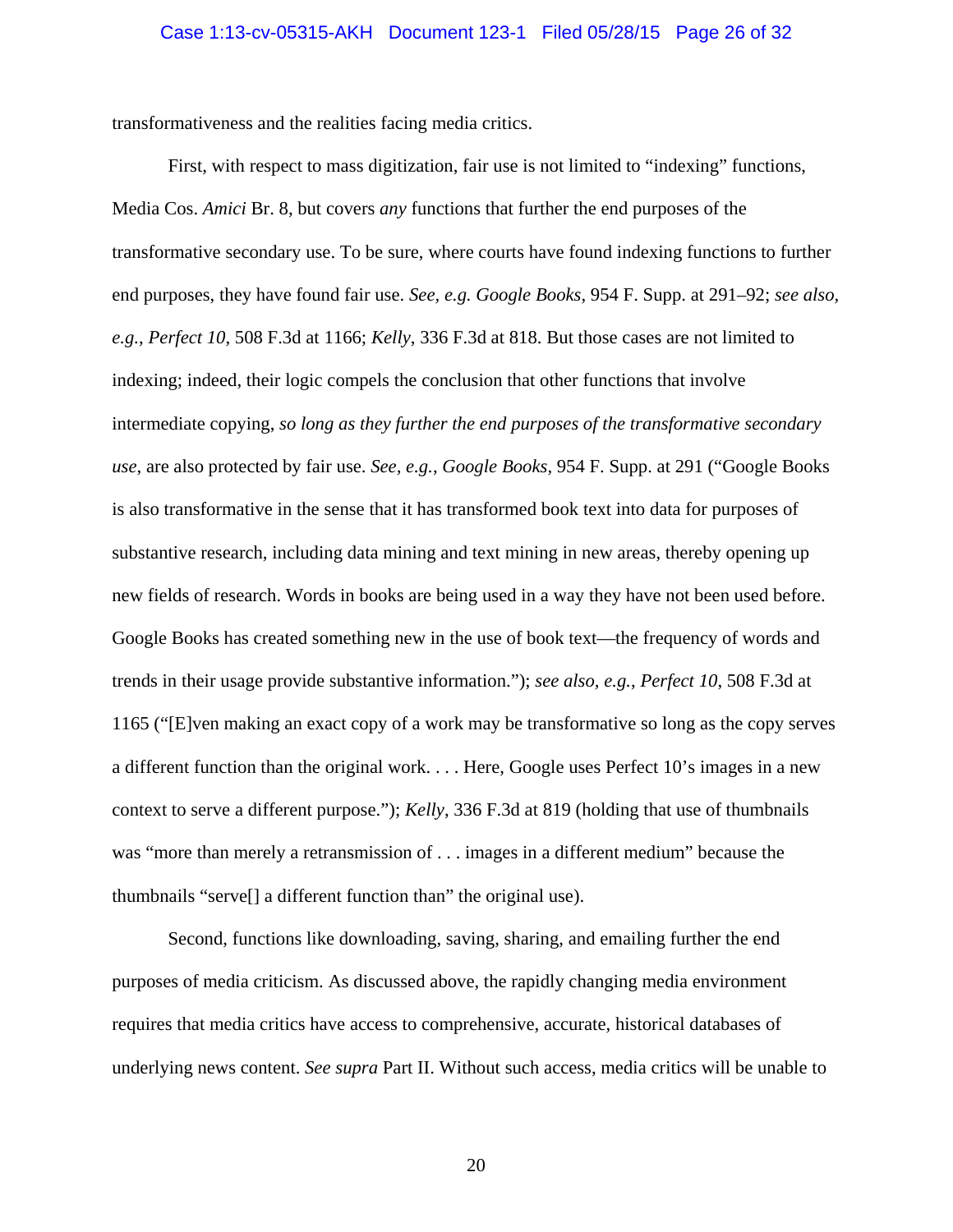#### Case 1:13-cv-05315-AKH Document 123-1 Filed 05/28/15 Page 27 of 32

assure themselves and the public that their research and conclusions are based on a full set of information on which critics ground their conclusions. Moreover, as the enterprise of media criticism becomes more and more complex, it likewise becomes more and more dependent on large-scale collaborations of institutional critics—like *amici* FAIR and Brave New Films—that depend on the use of advanced features like downloading, sharing, and emailing. For example, if *amicus* Eric Alterman wants to review ten hours of Fox News footage for a presentation at a media conference while on a flight from New York to Tokyo, he would need to download clips in order to study them during the flight to further the transformative purpose of developing and presenting media criticism. Or if the staff at *amicus* Brave New Films wants to collaborate remotely to analyze multiple instances of television news content, they would need to email clips back and forth in order to further the transformative purpose of . Or if *amicus* Victor Navasky wants to play news clips for his classes at Columbia University, he would need to download, email, or share those clips with his students to further the transformative purposes of criticism and education. Because any intermediate copying in examples like these is done in order to further the end purposes of transformative secondary uses, that copying is protected by fair use.

#### **B. The factual nature of news reporting weighs in favor of fair use.**

It is critical to democracy that the news remain free for public discourse. News reports are largely factual, and therefore (under the second fair use factor) the copyright in these works is thin, which weighs further in favor of fair use. *See Swatch Grp. Mgmt. Servs. Ltd. v. Bloomberg LP*, 756 F.3d 73, 89 (2d Cir. 2014). This is especially true of the elements of the copyrighted works used by news-media critics, who often comment not on the underlying content being transmitted, but on the fact that it is being transmitted (e.g., a study that demonstrates excessive attention to certain news stories, while ignoring others). *Cf*. *Barclays Capital, Inc. v. Theflyonthewall.com, Inc.*, 650 F.3d 876, 907 (2d Cir. 2011) (finding in a related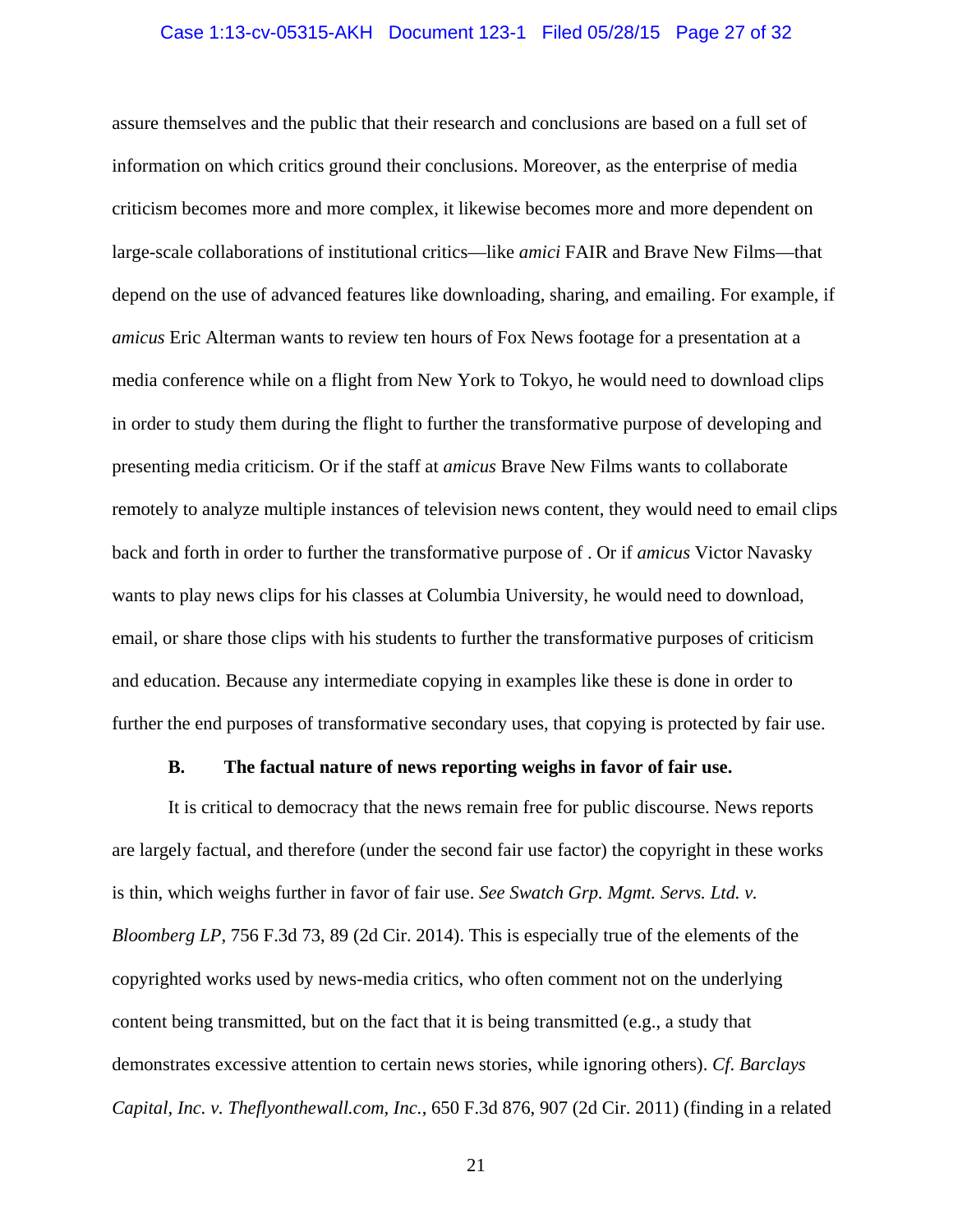#### Case 1:13-cv-05315-AKH Document 123-1 Filed 05/28/15 Page 28 of 32

context that "a Firm's ability to make news . . . does not give rise to a right for it to control who breaks that news and how"). To allow those that report the news to control discourse around the news would frustrate the goals of copyright. *Cf. Int'l News Serv. v. Associated Press*, 248 U.S. 215, 234 (1918) ("[T]he news element . . . is not the creation of the writer . . . . It is not to be supposed that the framers of the Constitution . . . intended to confer upon one who might happen to be the first to report a historic event the exclusive right for any period to spread the knowledge of it."); *Theflyonthewall.com*, 650 F.3d 876, 902–03 (2d Cir. 2011).

Furthermore, the second factor weighs in favor of fair use when humans "cannot gain access to the unprotected ideas and functional concepts contained in [a copyrighted work] without . . . making copies." *Sega*, 977 F.2d at 1525. As discussed above, *supra* Part II, this is true for *amici*, who cannot conduct certain analyses without a comprehensive, searchable database created through mass digitization.

## **C. Mass digitization of news media must be comprehensive in order to fulfill its transformative purpose of enabling new forms of research and analysis.**

As discussed in Part II, *supra*, mass digitization of television content enables new forms of media commentary. However, the accuracy of *amici*'s reports and analysis depends on their data sources being comprehensive. For example, a media critic seeking to argue that an important news story has been systematically ignored by certain outlets cannot prove what *hasn't*  been said unless she has access to the entirety of what *has* been said. Searchable databases can only fulfill their transformative purpose—enabling new forms of media research and analysis—if they are comprehensive. Thus, the amount and substance that these databases copy are not only "reasonable in relation to the purpose of the copying," *Campbell*, 510 U.S. at 586—they are necessary to that purpose. As a result, the fact that mass digitization requires making intermediate copies of news programs in their entirety does not preclude a finding of fair use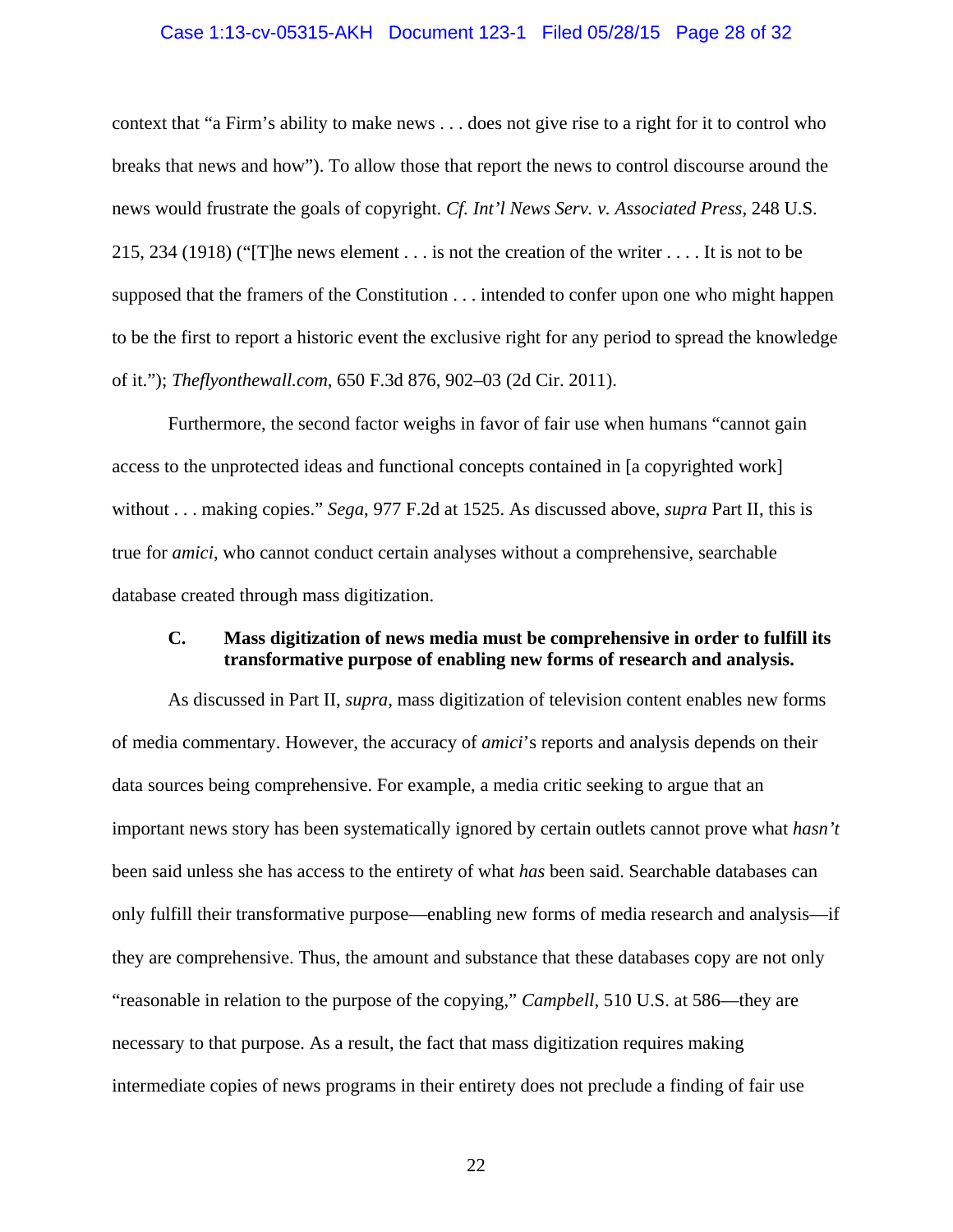#### Case 1:13-cv-05315-AKH Document 123-1 Filed 05/28/15 Page 29 of 32

because copying the whole work is reasonable in light of the transformative purpose. *See, e.g.*, *HathiTrust*, 755 F.3d at 98 ("Because it was reasonably necessary for the HDL to make use of the entirety of the works in order to enable the full-text search function, we do not believe the copying was excessive."); *Cariou v. Prince*, 714 F.3d 694, 710 (2d Cir. 2013) ("'The secondary use must be permitted to conjure up *at least* enough of the original to fulfill its transformative purpose.'" (quoting *Campbell*, 510 U.S. at 588)); *iParadigms*, 562 F.3d at 642 (finding that the "use of the entirety of plaintiffs' works did not preclude a finding of fair use"); *Perfect 10*, 508 F.3d at 1169 (explaining that intermediate copying that is "necessary to assist the user" is protected by fair use).

## **D. The mass digitization of television programs for the purpose of creating a searchable database does not create a cognizable market harm and the public derives a substantial benefit from it.**

The intermediate copies made by mass digitization of television news programs are not substitutes for these copyrighted works and do not create a cognizable market harm under the fourth fair use factor. *See HathiTrust*, 755 F.3d at 99. As discussed in Part IV.A, *supra*, the transformative purpose of searchable databases is not to inform their users of the news but to provide a research tool that enables fair uses, like media commentary. In other words, readers of *amicus* Eric Alterman's writings, *amicus* Victor Navasky's *Columbia Journalism Review*, or *amicus* FAIR's website and reports, and viewers of *amici* Brave New Films' documentaries, do not consult the secondary works in order to learn the underlying facts the original works were trying to convey. Rather, these readers and viewers consult the secondary works of *amici* for their contributions of new meanings and interpretations of the original works. The transformative nature of the secondary use at issue—intermediate copying by a searchable database—means it is not a "substitute[] for the original" regardless of whether "the fair use, being transformative, might well harm, or even destroy, the market for the original," *Castle Rock Entm't, Inc. v. Carol*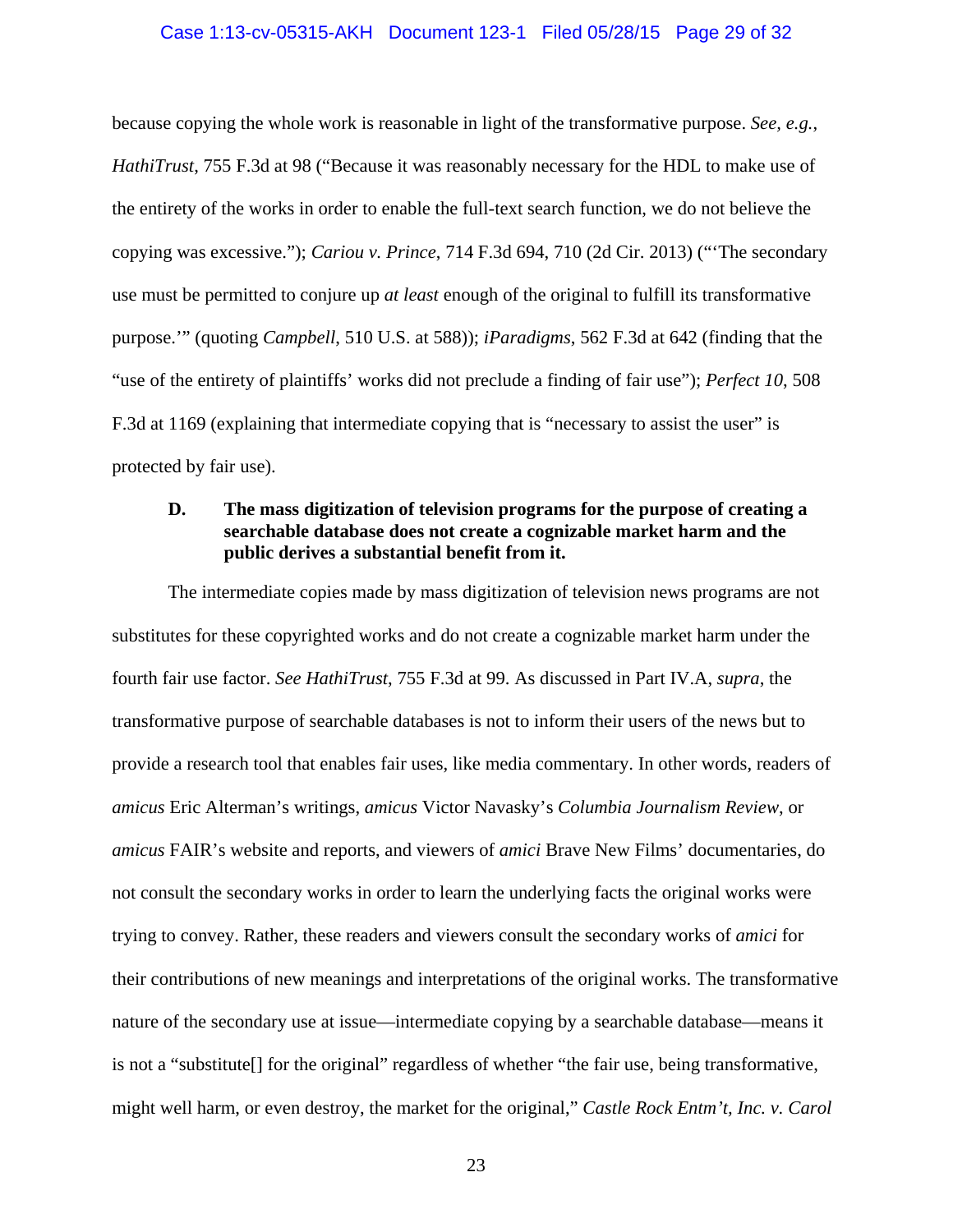*Publ'g Grp., Inc.*, 150 F.3d 132, 145 (2d Cir. 1998); *see Bill Graham Archives v. Dorling Kindersley Ltd.*, 448 F.3d 605, 614–15 (2d Cir. 2006) (holding that when a secondary use of copyrighted works "is transformatively different from their original expressive purpose," the copyright holder "does not suffer market harm due to the loss of license fees").

In fact, media commentary—like parody—is the paradigmatic example of why the law differentiates between cognizable usurpation and mere diminution in market value. *See, e.g.*, *Campbell*, 510 U.S. at 592 ("This distinction between potentially remediable displacement and unremediable disparagement is reflected in the rule that there is no protectible derivative market for criticism."); *Bill Graham Archives*, 448 F.3d at 614–15; *Davis v. The Gap, Inc.*, 246 F.3d 152, 175 (2d Cir. 2001) (holding that even "[i]f the harm [that] resulted from a transformative secondary use . . . lowered the public's estimation of the original (such as a devastating review of a book that quotes liberally from the original to show how silly and poorly written it is), this transformative use will be found to be a fair use, notwithstanding the harm."). As discussed in Part II.A, *supra*, ensuring that market harms caused by legitimate commentary does not preclude fair use is a very real concern for *amici* because news outlets do not make all their content available for research and commentary. *See Campbell*, 510 U.S. at 592 ("[T]he unlikelihood that creators of imaginative works will license critical reviews or lampoons of their own productions removes such uses from the very notion of a potential licensing market."). Just as courts distinguish between "biting criticism that merely suppresses demand and copyright infringement, which usurps it," *id.* (quotation marks omitted), it is important to distinguish between tools that enable legitimate media commentary and technologies that are actual market substitutes.

Furthermore, although market harms derived from "biting criticism" are not cognizable, it is not at all clear that media commentary depresses the value of all copyrighted works. Indeed,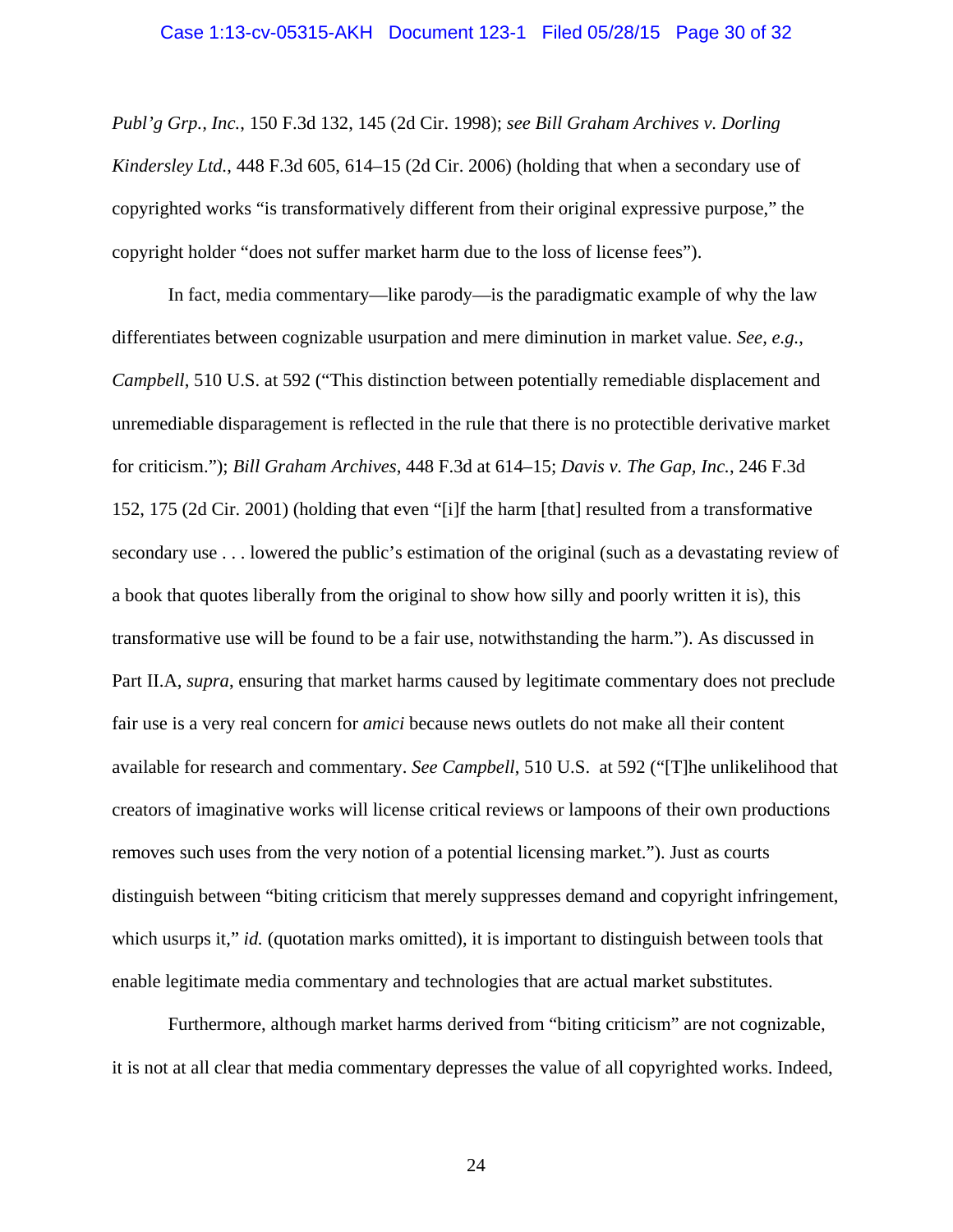#### Case 1:13-cv-05315-AKH Document 123-1 Filed 05/28/15 Page 31 of 32

quite to the contrary, media critics likely increase the value of at least some copyrighted works for example, the news media that are praised for their accuracy or objectivity.

Finally, the public benefit derived from the mass digitization of television news programming is substantial. *See Perfect 10*, 508 F.3d at 1168 (finding that a search engine putting thumbnail images "to a use fundamentally different than the use intended by" the copyright owner "provided a significant benefit to the public"). As discussed in Part II, *supra*, these databases provide media critics with the research tools necessary to perform news forms of commentary that would otherwise be effectively impossible. Independent and robust news media is essential to a functioning democracy. The news media requires, in turn, effective media analysis to ensure they too are held accountable for their mistakes and biases. But effective media commentary in today's modern media landscape requires access to a comprehensive, upto-date searchable database. Mass digitization is the only feasible way to archive and index television news programs works in order to construct a searchable database out of them. By providing media critics with the tools they require, mass digitization provides an invaluable benefit to the public. *See Campbell*, 510 U.S. at 579 ("Like less ostensibly humorous forms of criticism, [parody] can provide social benefit, by shedding light on an earlier work, and, in the process, creating a new one.").